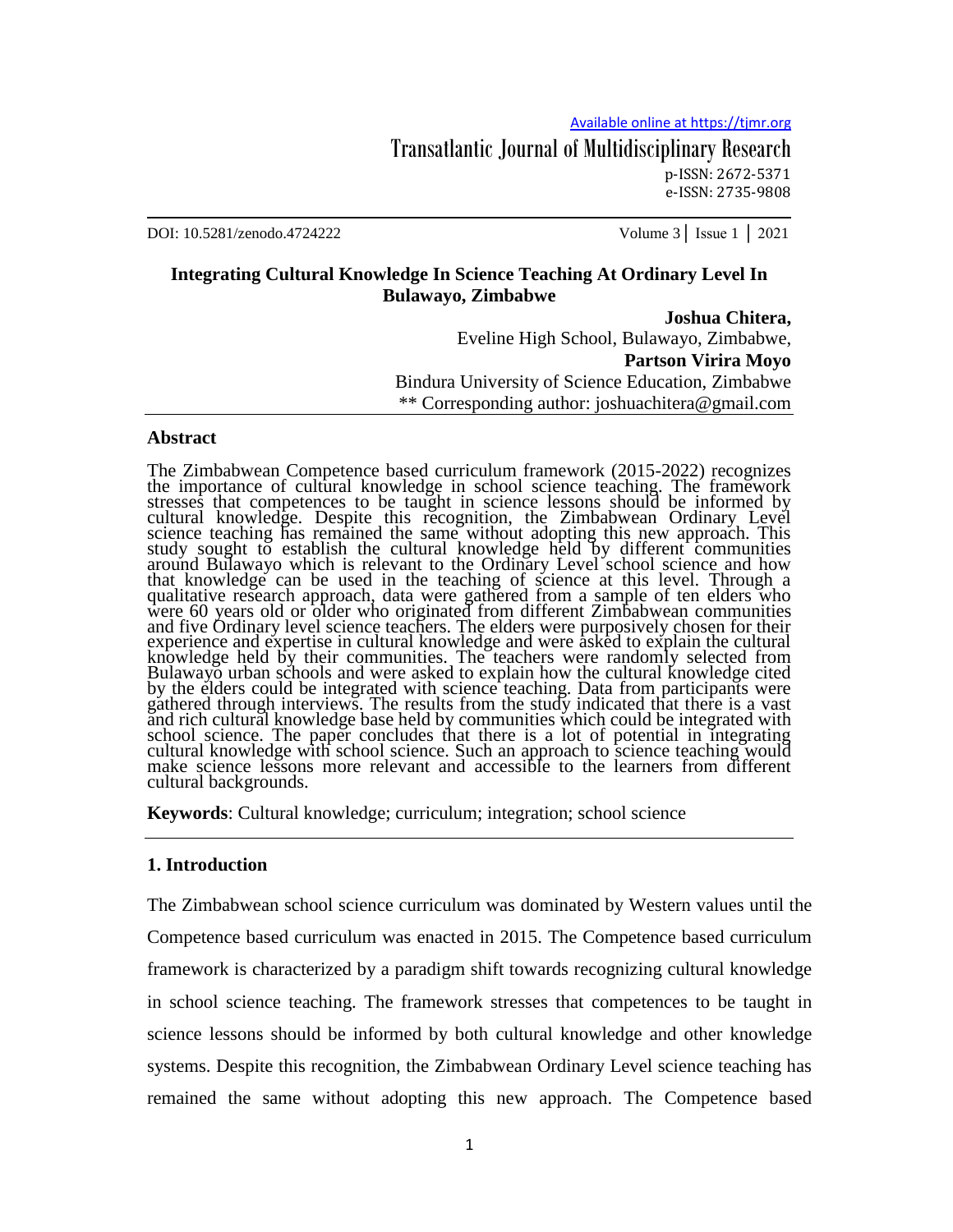curriculum responds to the local, regional and global calls such as one made in 1999 at a conference in Mathematics, Science and Technology Education hosted at the University of Zimbabwe. Participants at the conference made a strong statement that the way science was being taught in Zimbabwe made it irrelevant to the learners. This was because schools teach science to learners whose worldview is different from those on whose culture school science is based. School science is based on Western culture (Aikenhead, 1997). The result of such practice is that learners end up finding it difficult to access, acquire and develop science concepts and to develop an interest in science careers (Gwekwerere, Mushayikwa & Munokore, 2013). The conference suggested contextualising science teaching through production of materials that would use learners" everyday experiences. The participants believed this would make school science accessible and relevant to learners.

Integrating cultural knowledge with science teaching should be understood within the context of three interconnected dimensions driving the current thinking in the teaching of science. Firstly, the Zimbabwean school science curriculum was based on a Western culture which is alien to learners (Aikenhead, 1997). Schools are teaching science to learners whose world view is different from those on whose culture school science is based. Current thinking is that school science should be integrated with cultural knowledge (Mushayikwa and Ogunniyi, 2011; Moyo, 2012). The argument is that science is a product of different cultures whose understanding of the natural world differ, as people use different cultural lenses to understand phenomena. Mazzocchi, (2006) is of the view that any form of knowledge is sensible and relevant to those who produce it.

Secondly, the scientific knowledge domain that learners bring into the science class referred to as cultural knowledge which is known by different names - *peoples' science, indigenous knowledge, village science and local knowledge* (Ward, 1989) has been in place since time immemorial, stretching from the pre-colonial era. Several researches are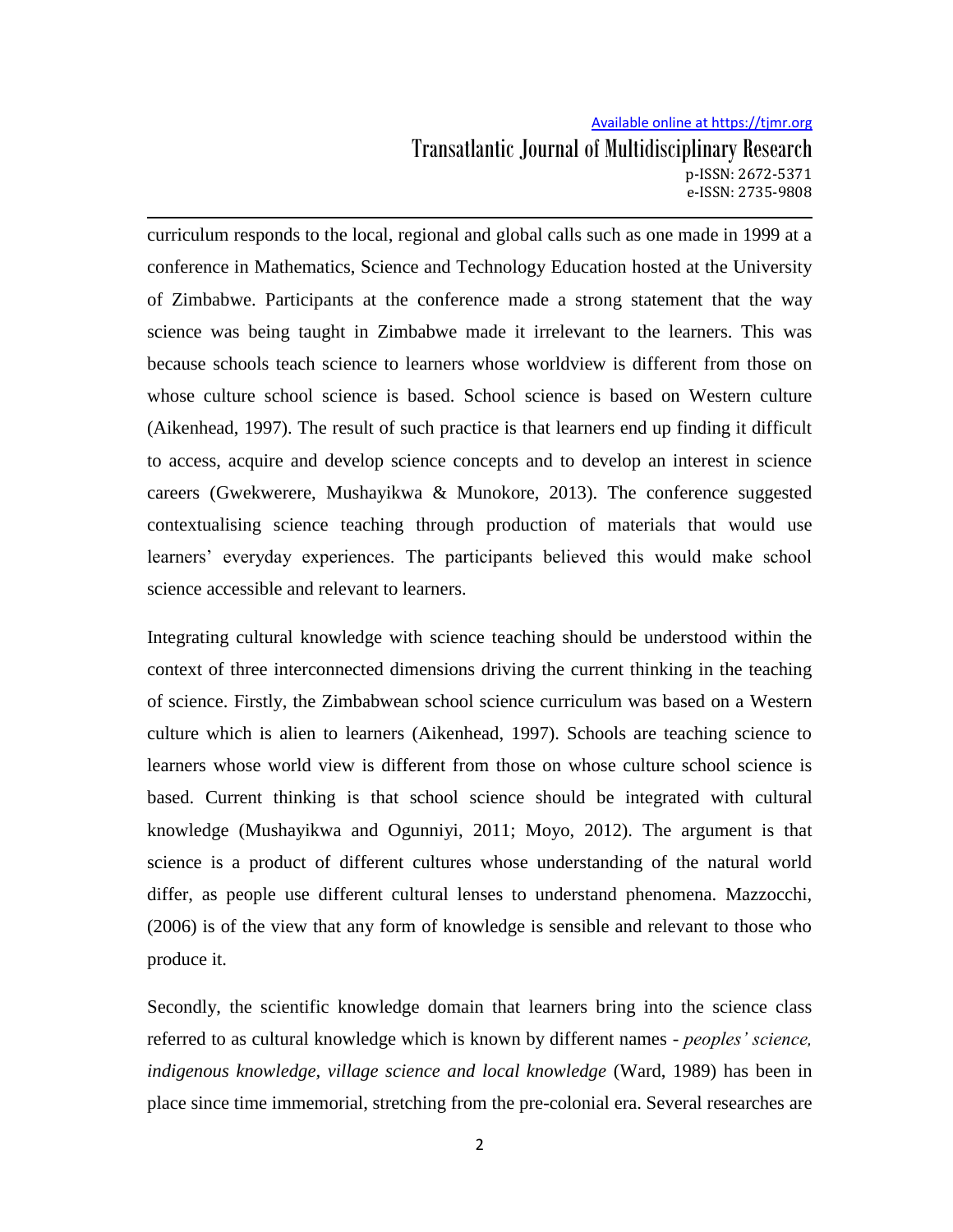making calls for the restoration of the cultural knowledge which was marginalized by the colonial settlers (Olugbemiro & Aikenhead, 1999; Ogunniyi, 2011; Khupe, 2014 and Msimanga & Shizha, 2014). Cultural knowledge is a product of many years of accurate observations and experiments by indigenous people (Ward, 1989). Its importance has been demonstrated in several areas that include agriculture, ecology, animal husbandry, craft skills, climate and medicine (Risiro, Tshuma, & Basikiti, 2013). Despite the contributions of cultural knowledge in these areas of life, it has been relegated and marginalized or even demonized for reasons that include prejudice, lack of documentation, professional pride, language problems and political power by settlers (Webster, 1990).

Thirdly, exploring the worth and contribution of cultural knowledge systems and beliefs in science teaching will help learners understand its worthiness and teachers will have a living laboratory to draw examples from for their teaching allowing for diversity, equity and fairness to the learners.

The Competence Based curriculum framework recommends integrating cultural knowledge with school science but does not explain how the integration process should be carried out. This knowledge gap has motivated this research to explore the cultural knowledge that communities hold and how the knowledge can be integrated with school science.

## **Research questions**

This paper responds to 2 questions:

 What cultural knowledge, relevant to Ordinary Level Combined Science, do communities around Bulawayo hold?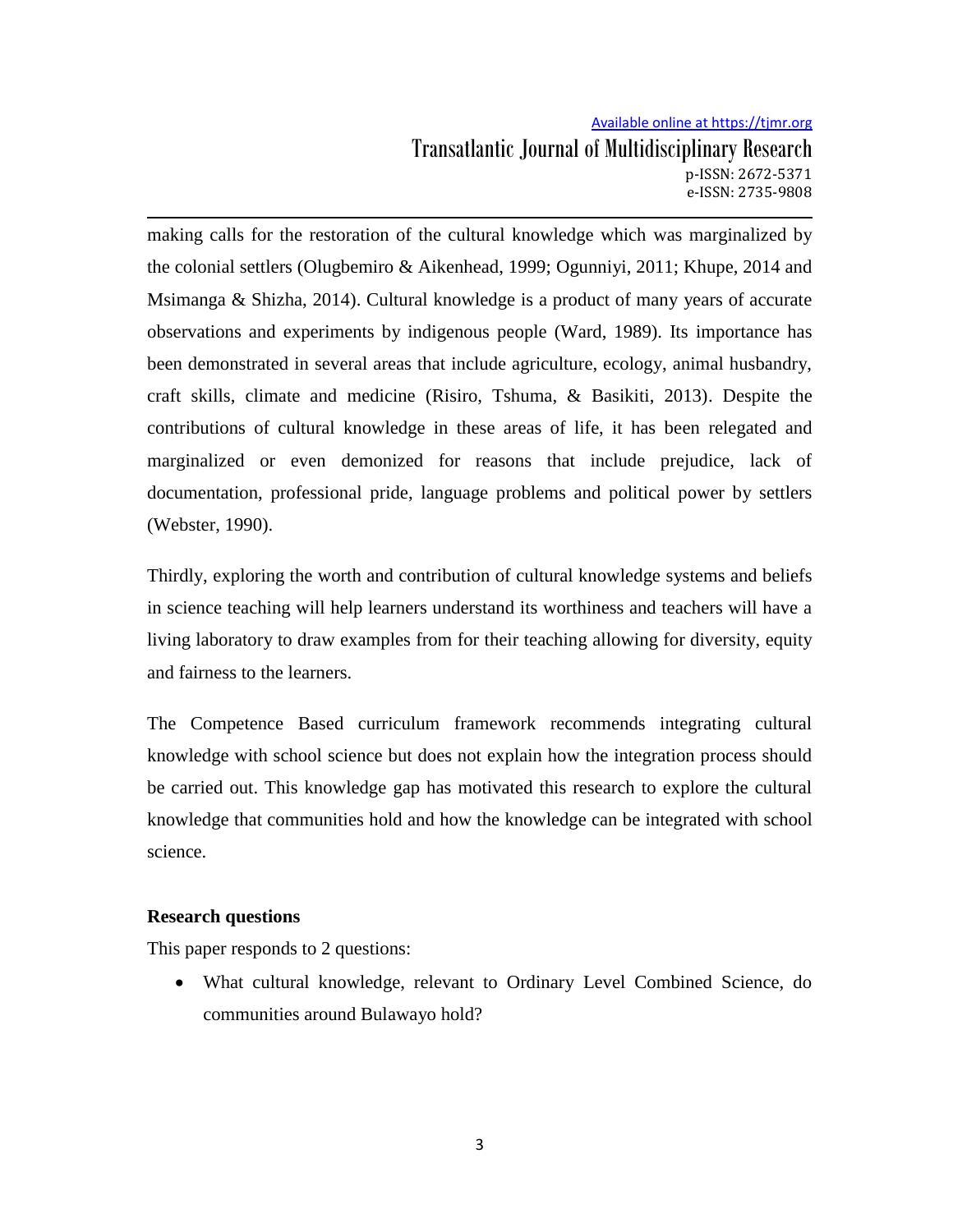How can that cultural knowledge be integrated into the teaching of Ordinary Level Combined Science in Bulawayo secondary schools?

# **Literature Review**

# **Comparing cultural knowledge and school science**

Risiro, Tshuma, and Basikiti (2013) describe cultural knowledge as knowledge that is locally produced and is of relevance to that society. The knowledge is used to solve different societal problems. Khupe (2014) alludes that elders of particular societies are the experts and custodians of cultural knowledge which they orally pass from generation to generation for their physical and social survival.

Referring to culturally produced knowledge in Zimbabwe, Garlake (1982) says that technology was not brought by colonialists but was already there when they came. As an example, the author cites iron smelting that was already taking place in Zimbabwe before colonization. Mutasa (1990) highlights success in architecture and technology, sighting examples of expertise in the construction of structures such as the Great Zimbabwe Monument by the local Shona tribes. In terms of education, Mapara (2009) posits that education was in existence when colonialists came. Indigenous people had ways of educating their children through modelling and imitating, storytelling, songs and proverbs. Puzzles were also used to evoke critical thinking. These methods of teaching were so powerful that it was very difficult to forget what had been taught although it was not written down. The author further states that in the field of medicine, indigenous people had a wealth of knowledge that sustained them before colonization. The same knowledge has continued up to today. Teachers can draw from the methodologies, knowledge and skills held by indigenous communities to foster deeper and richer concept formation and development which could lead to the construction of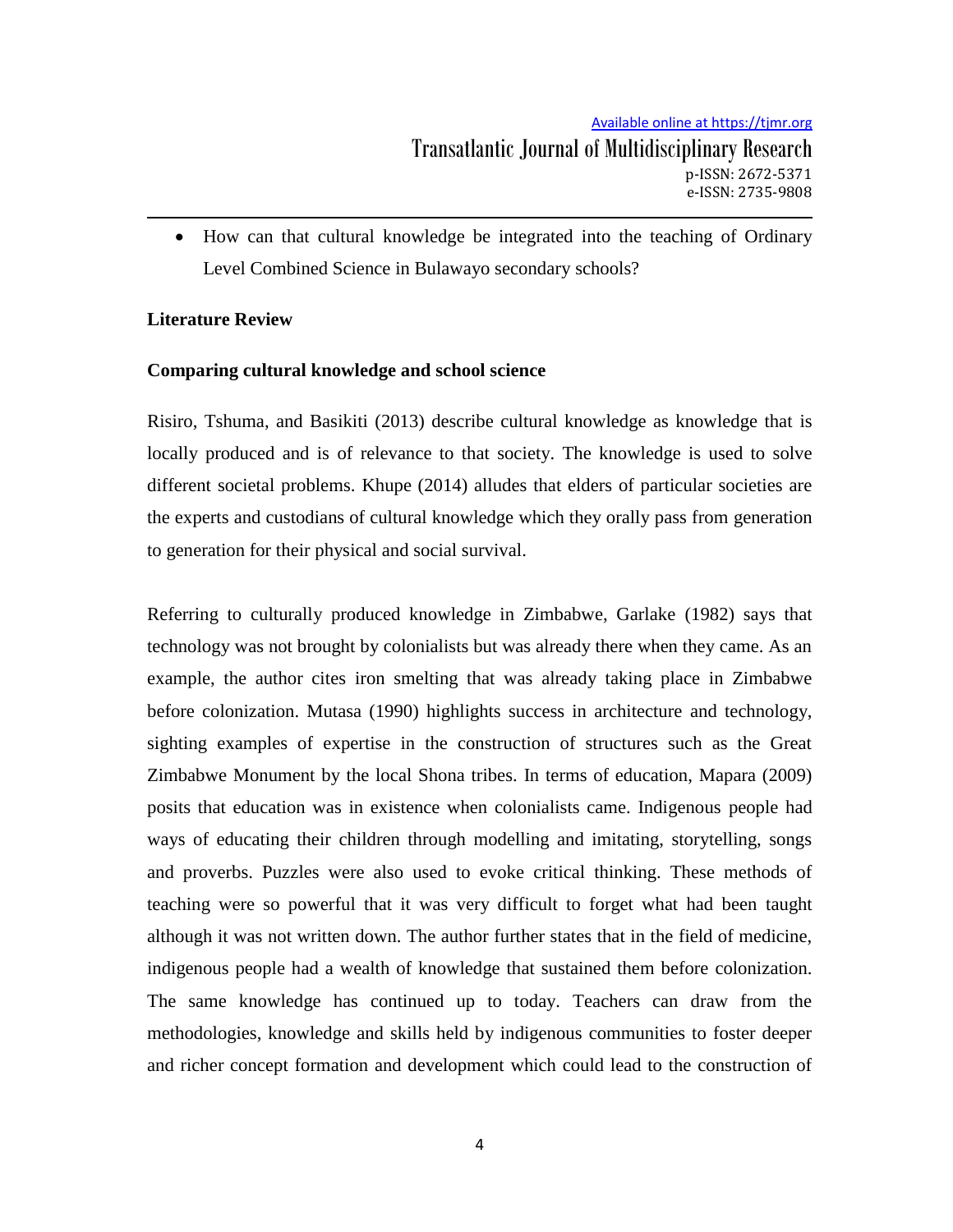new knowledge and skills. Cultural knowledge has distinctive characteristics which Matsika (2012) identified as being:

- a) knowledge that results from everyday experiences and used in solving societal problems.
- b) a type of knowledge orally disseminated from generation to generation.
- c) knowledge that is not static but responds to changes in societies.

School science on the other end is based on Western culture and refers to science introduced by colonialists who imposed it on the indigenous groups of learners. Unlike cultural knowledge, school science is a universalist system used to empirically judge and test other ways of knowing (Cobern & Loving, 2000). Cultural knowledge, on the other hand, relies on different aspects that include belief and value systems that a society has developed (Bullivant, 1981). The author further argues that society continually updates its knowledge to confront future problems. Teaching of science to non-Western learners in Africa, has favoured the *mechanistic worldview* that posit that the natural world can be understood through empirical research methods (Ogunniyi, 2007 b). On the other hand, cultural knowledge evolved through observations of nature (Kawagley, KaNorris-Tull and Norris-Tull, 1998). Though the two worldviews have different approaches to understanding the world, i.e. although their epistemology and ontology differ, they both have the potential to solve the human problems in almost equal terms hence their integration would greatly improve science education.

### **What is integration?**

Davis and Linn (2000) define integration as the process of examining and linking the knowledge a learner already has acquired and the new knowledge the learner is exposed to in the school about a concept or phenomenon. The authors argue that this process results in some modification or accommodation of the old and the new knowledge.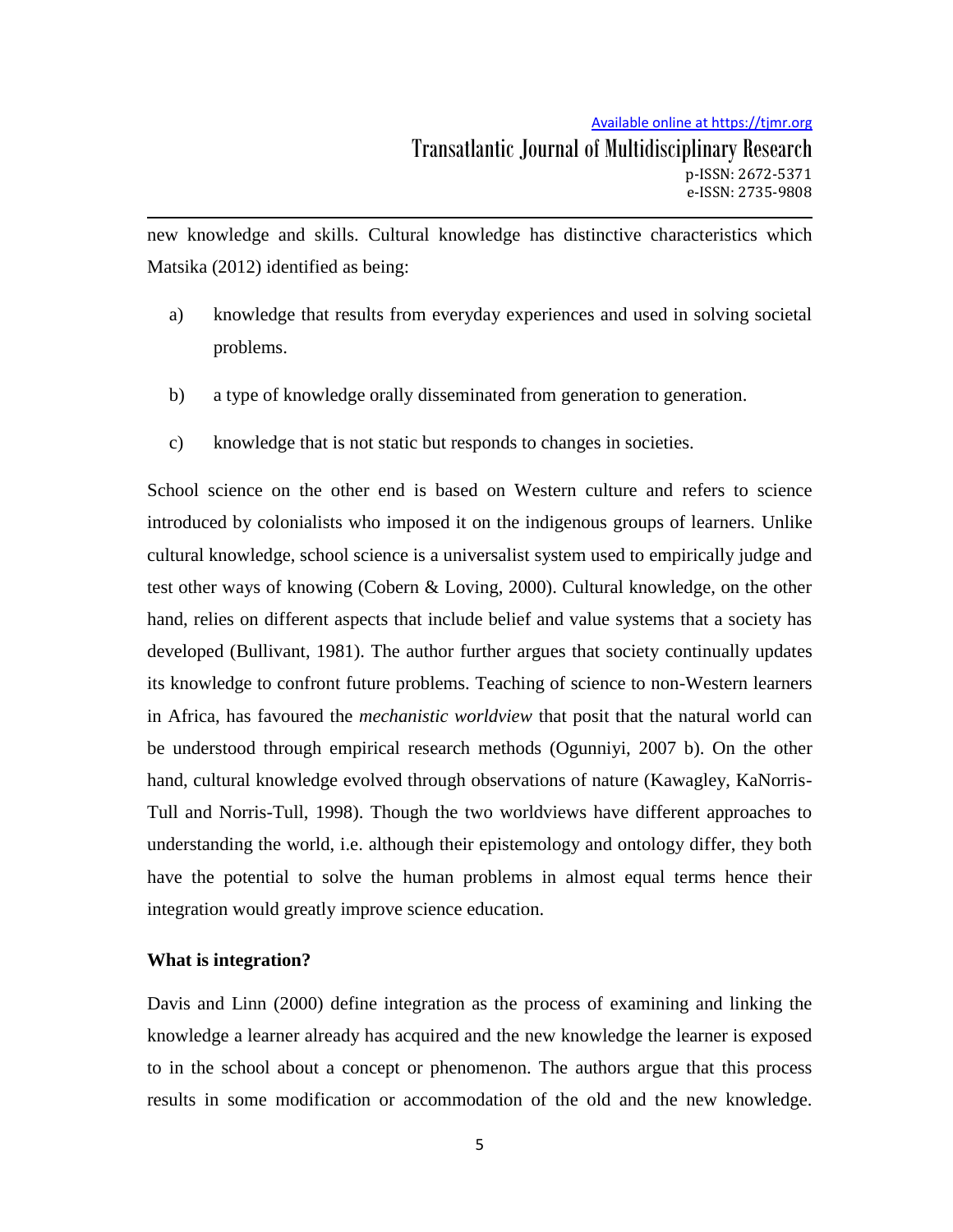Available online at https://tjmr.org Transatlantic Journal of Multidisciplinary Research

p-ISSN: 2672-5371 e-ISSN: 2735-9808

According to these authors, the learner ends up with a broader, deeper and clearer understanding of the concept or phenomenon. The study takes new knowledge to mean the school science explanations and the already held knowledge as the indigenous knowledge explanations of a concept or phenomenon.

## **Forms of integration**

Ng"etich (1995) summarised the forms of integration in three distinct categories as depicted in table 1 below.

| Integration form | Symbolic representation                 | Description of strategy                     |  |
|------------------|-----------------------------------------|---------------------------------------------|--|
| IKS into science | $\text{IKS} \rightarrow \text{science}$ | Unidirectional. IKS smaller, less           |  |
|                  |                                         | valuable, less useful, less important, less |  |
|                  |                                         | grounded                                    |  |
| IKS with science | $IKS \leftrightarrow$ science           | Bi-directional. The two world views are     |  |
|                  |                                         | of equal importance.                        |  |
| IKS and science  | $IKS - science$                         | Non-directional. The two co-exist           |  |
|                  |                                         | independent of each other                   |  |

Table 1: Nge'tich's (1995) model of integration

From Table 1, the Indigenous Knowledge System (IKS) into science form of integration means that indigenous science is considered of less importance and value. In this scenario IKS is absorbed by science. The school science explanation is taken as the correct explanation of a given phenomenon. Only those aspects of cultural explanation that fit into the school science explanations are considered as important. The IKS with science form of integration is where the two worldviews are taken as equal. In this form of integration, the explanations from the two worldviews are identified and their complementary relationship is established.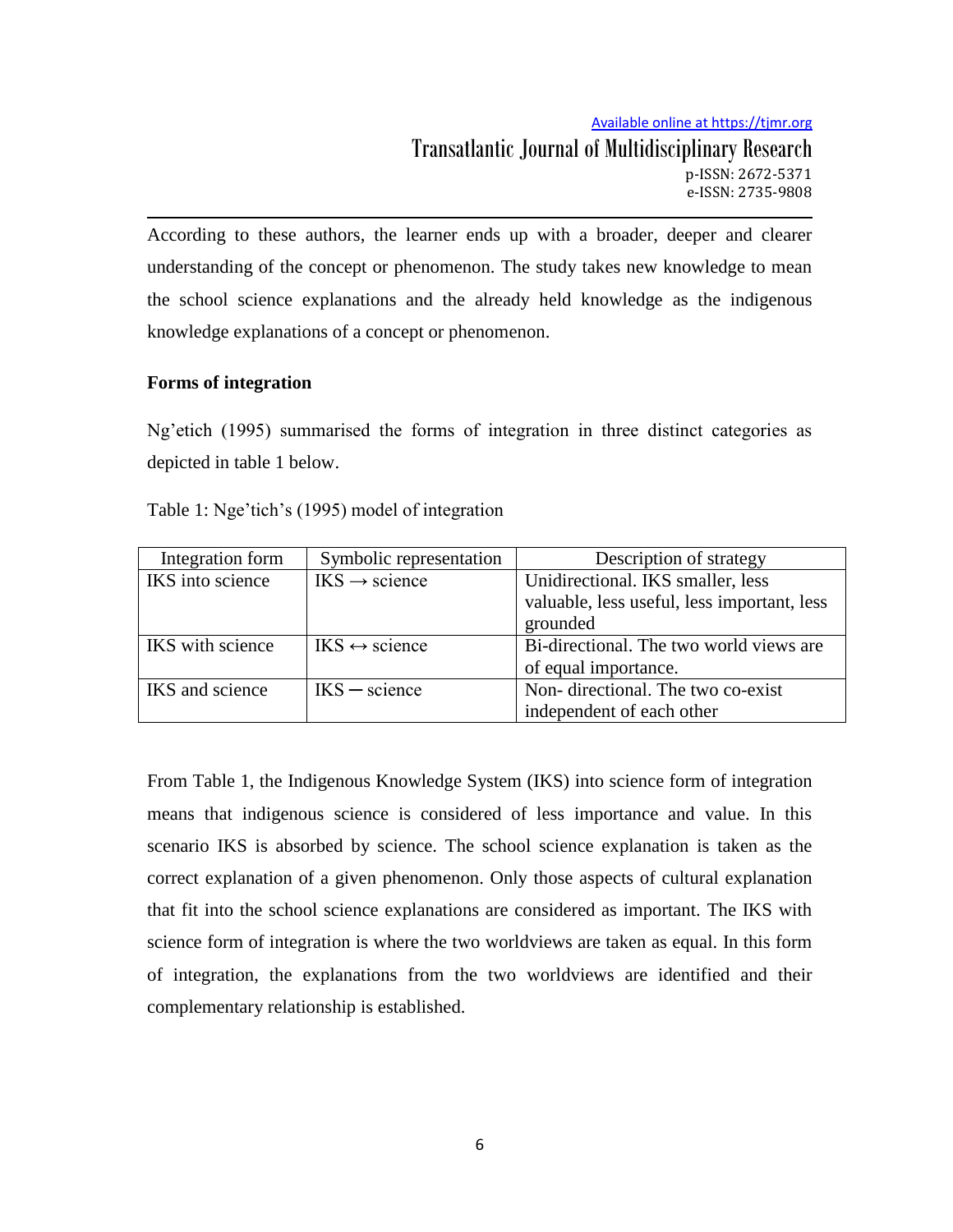Giving an example of integrating cultural explanations and school explanations of lightning, Moyo and Ramirez (2017, p. 330) write:

In school science, learners are taught that light travels faster than sound. In our folk tales we are told that lightning is an energetic, ill tempered, destructive, quarrelsome young man while thunder is the young man's mother. Both were banished from the earth because of the unacceptable and destructive behaviour of the son. They now live in the skies. The young man is still very angry. Now and again he visits the earth to cause havoc perhaps as a revenge for his banishment. Whenever he comes down, his mother comes after him shouting to restrain him but he is fast and she is old and slow. She never catches him. When she arrives he will have destroyed property and people.

This could be used to teach that lightning is very destructive and dangerous and that light travels faster than sound.

The IKS and science form of integration means that the two worldviews are parallel to each other, they are independent of each other, with no relationship between them. The explanations of a phenomenon from a cultural knowledge perspective and from a school science perspective are both given by the school. Learners interact with and interrogate both explanations to determine the one that makes sense to them. Depending on the context, the learners may oscillate between the two world views choosing the explanation that makes sense at that time. This means that. they choose one explanation over the other or they may borrow from both explanations for a fuller understanding of the phenomenon under study. An example is the explanation of the origin of the universe. Is it creation or evolution? Both creation and evolution are explained in the school system. The reason for this position is that although the learners receive school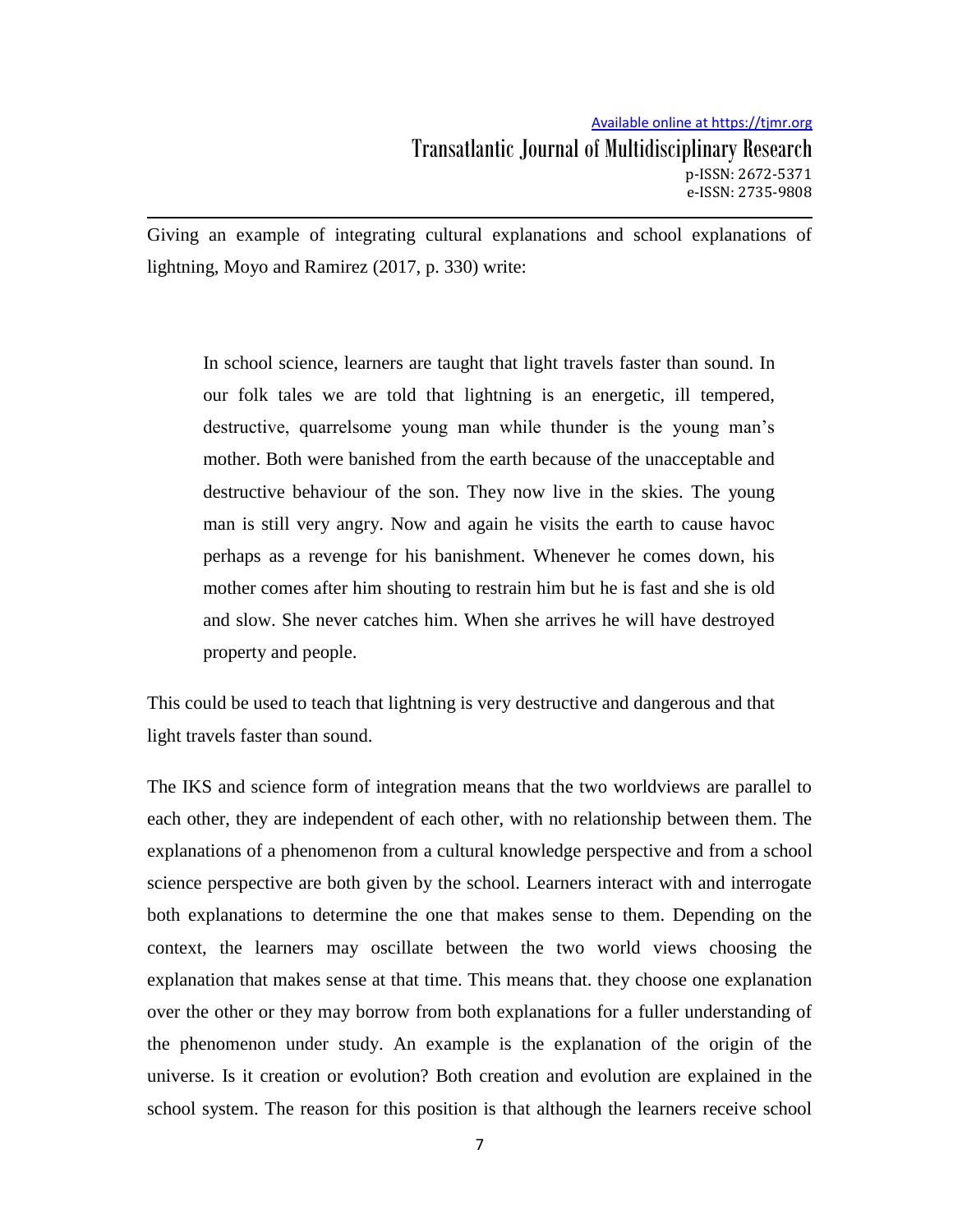science, their home knowledge will remain entrenched in their minds. Ogunniyi (1988) posits that attempting to substitute indigenous knowledge with Western science does not produce desirable results. Several decades of colonization in Africa, for example, failed to do so despite the concerted effort by the colonialists to decimate and demonize it. Fanon (1982, p. 17) supports this thinking when he writes: "they can't choose; they must have both. Two worlds: they dance all night to appease their ancestors but fill the church in the morning to receive mass". Such a situation may result in contradictions leading to learners failing to determine correct explanations.

This paper is informed by the, IKS with science form of integration. This means that in this paper, integration takes the two systems on an equal footing and that the two complement and reinforce each other. The paper is of the view that no worldview should be used to assess other worldviews as being worth or not. This view means that links between the worldviews should be determined to illustrate how they support each other.

### **Why integration of the worldviews is useful**

Moyo (2012) posits that in order to avoid the cognitive dissonance that occurs when learners confront school science with their prior knowledge, the two worldviews should be integrated. The author propounds that the learners' worldviews brought into the science classrooms have significant impact on issues such as the extent of participation and meaning making. Teachers of such classes should ensure full participation of every learner. The author feels that a deliberate exclusion of indigenous knowledge – prior knowledge of learners – curtails educational objectives of science learning.

The diverse knowledge systems (science and indigenous knowledge systems) can benefit learners significantly (Mazzocchi, 2006). Siegel (2002) praises school science as being effective and dependable in knowledge construction as it is evidence based and experiments can be replicated in different contexts and is not culture based. Kawagley,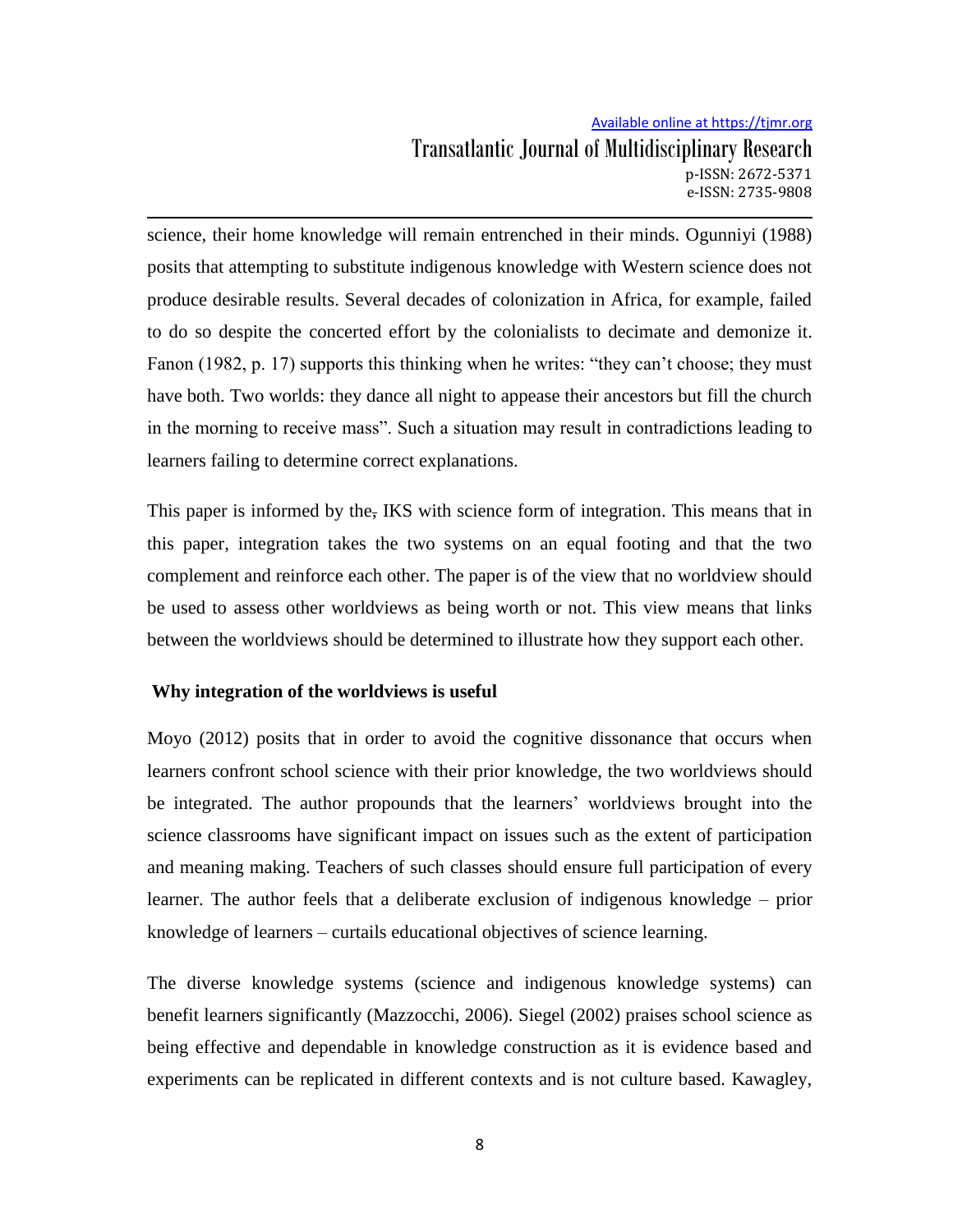KaNorris-Tull and Norris-Tull (1998) criticise such a view that present school science as the only true science and the authors posit that indigenous knowledge has served generations without fail and hence its legitimacy must be upheld.

Instead of favouring one view over the other, this paper calls for an approach that integrates the different knowledge systems as suggested by Davis and Linn (2000) that science learning is a process of integrating ideas. Kawagley, KaNorris-Tull and Norris-Tull, (1998) insist that the methodology for teaching Western science does not take into account the student"s cultural experiences, the approach disadvantages these learners in several ways that include the content itself and teaching approaches. The authors claim that infusion of school science and indigenous knowledge will improve science learning by indigenous learners.

The possibility of the integration has been explored through several research conducted in South Africa (Ogunniyi, 2011; Khupe, 2014 and Msimanga, 2014), which have suggested how cultural knowledge could be integrated in the South African schools' context. These researches are fairly recent and exploratory. Some researchers have questioned the preparedness of teachers in the implementation process and their understanding of the cultural perspectives. For example, Otulaja, Cameron and Msimanga (2011) posited that most suggestions on curriculum reform have raised the issue of indigenous knowledge integration with science lessons but there are still no specific guidelines of the integration process at school level. It is not clear how the instruction for cultural perspectives inclusion can be handled (Ayodele, 2009). While Mushayikwa and Ogunniyi (2011) and Moyo, (2012) propose the use of argumentation, Msimanga and Shizha (2014) argue against this proposal indicating that there is need for documentation of the knowledge before teachers can use it in their classrooms. It is therefore the goal of this research to explore the cultural knowledge held by communities which is subsequently passed on to learners and how the integration of this knowledge with the school science could be achieved.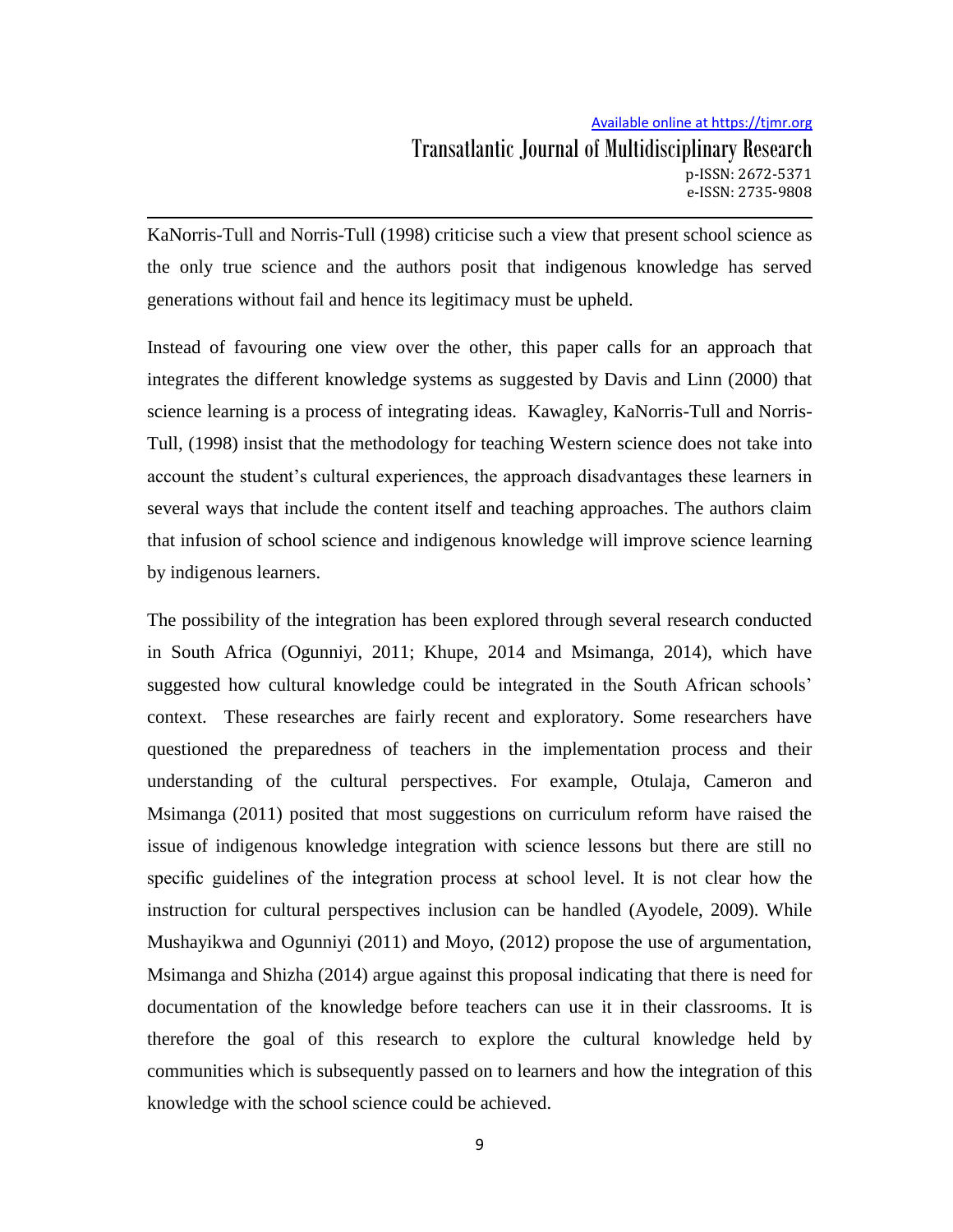## **Science teachers' roles in culturally sensitive classes**

The teachers should be knowledgeable and sensitive to cultural differences existing in their science classes and then borrow from that diversity to teach school science concepts. Teachers must integrate cultural knowledge with the Zimbabwean Combined Science syllabus in such a way that the scientific content from both school science and cultural knowledge is organised side by side for each topic to enable teachers to draw examples from the cultural knowledge content. This will help in using learners' background knowledge in teaching school science concepts. Table 2 illustrates what the teacher could come up with as syllabus organization.

| <b>Topic</b>                                                                       | <b>Objectives</b><br>Learners will be able<br>to:                                                       | <b>School science content</b>                                                                                                                                             | <b>Cultural knowledge</b><br>content                                                                                                                                                                                                                                                                                                                                                              |
|------------------------------------------------------------------------------------|---------------------------------------------------------------------------------------------------------|---------------------------------------------------------------------------------------------------------------------------------------------------------------------------|---------------------------------------------------------------------------------------------------------------------------------------------------------------------------------------------------------------------------------------------------------------------------------------------------------------------------------------------------------------------------------------------------|
| <b>Organic</b><br><b>Chemistry</b><br>Fermentation<br>and<br>ethanol<br>production | Describe<br>Fermentation<br>a)<br>b)<br>the production<br>of ethanol<br>role<br>of<br>C)<br>ingredients | Ethanol<br>Fermentation<br>$\bullet$<br>pH<br>$\bullet$<br>role of yeast<br>$\bullet$<br>ideal conditions<br>$\bullet$<br>for fermentation<br>e.g.<br>warm<br>temperature | Teachers to<br>use the processes<br>a)<br>brewing the<br>of<br>traditional<br>beer<br>known as $-$ 'seven<br>the<br>days'<br>and<br>of<br>brewing<br>a a<br>traditional<br>drink<br>solution)<br>(meal<br>known<br><b>as</b><br>mahewu<br>made<br>through<br>fermenting<br>sugar<br>solution<br>and<br>maize.<br>State the required<br>b)<br>ingredients,<br>their<br>function<br>and<br>process. |

Table 2: Proposed structure of a combined science syllabus

Learners will then be asked to compare the two methods of fermentation and ethanol production in terms of similarities and differences.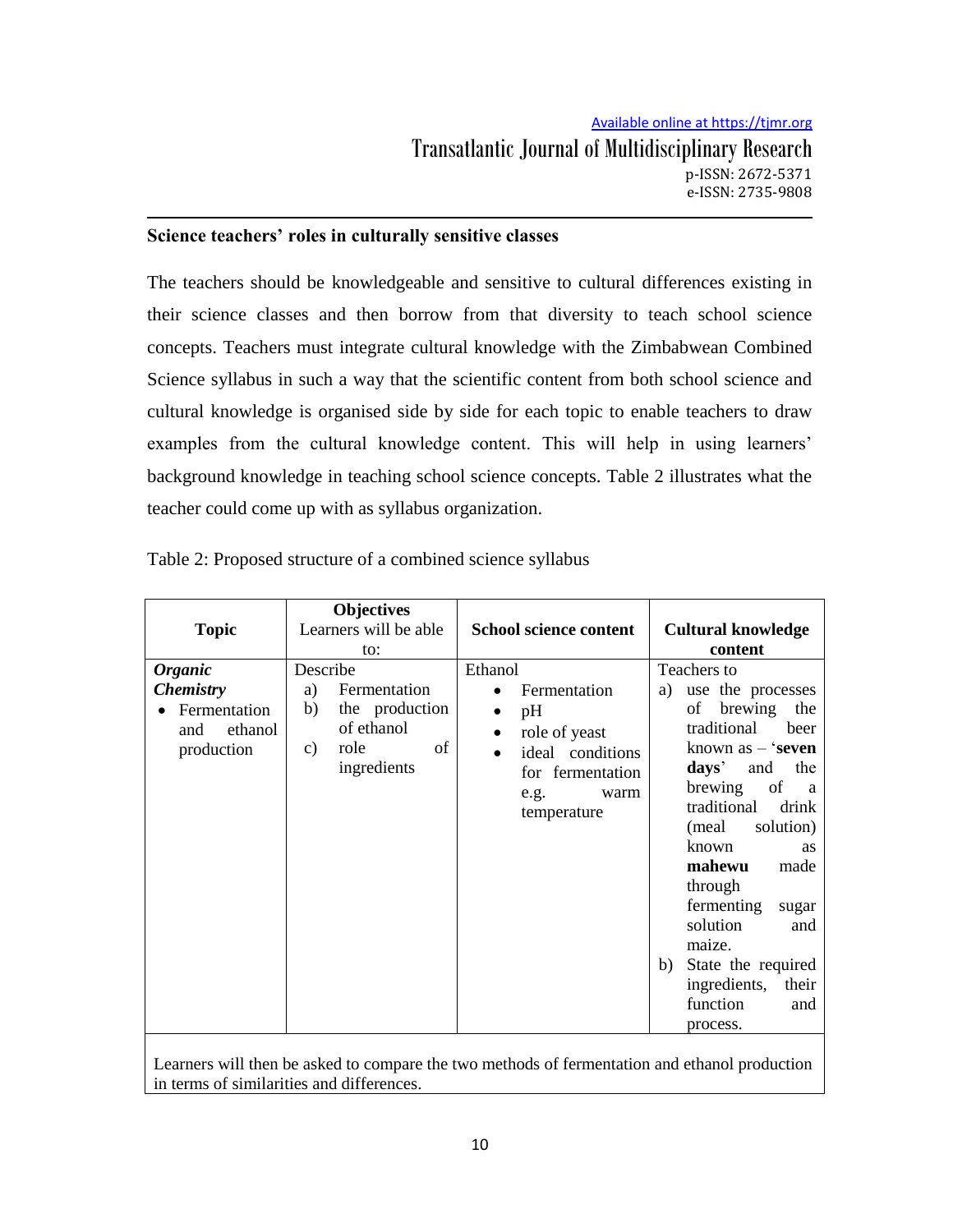### **Challenges of integrating cultural knowledge with school science**

Seehawer (2018) lists several challenges that impede the integration process. Firstly, the author questions how possible it is for teachers to integrate cultural knowledge with school science if teacher training does not include the idea of integrating the two knowledge systems. Teachers maybe under tremendous pressure to teach for examinations which do not include questions which relate to the integration of the two knowledge systems. The lack of teaching materials that incorporate cultural knowledge is also another challenge. In addition to these challenges is the fact that learners under the same teacher have different cultural backgrounds hence may have different cultural knowledge which posits a dilemma on which culture to integrate with school science.

#### **Theoretical Framework**

A constructivist theoretical framework that rallies on the view that students" predisposition to learn is greatly influenced by their prior knowledge guides this study. Linn & Burbules (1993) points out the relevance of the learners' prior knowledge in meaning making in new situations. The constructivist framework supports the view that the relationship between prior knowledge and the encountered knowledge shapes the leaners' understanding of the new content taught. (Yager, 1995 in Pabale, 2005). From a constructivist point of view, meaning making is achieved when leaners are able to use the prior knowledge to learn new concepts. (Berk & Winsler, 1995). Supporting the same views, Rivard and Straw (2000) argue that:

Constructivism posits that personal knowledge and understanding result from the myriad connection that learners make while integrating new information with prior knowledge. Some constructivist approaches have emphasized the personal construction of knowledge in which the individual"s idiosyncratic experiences within the learning environment are paramount, whereas others have underlined the importance of social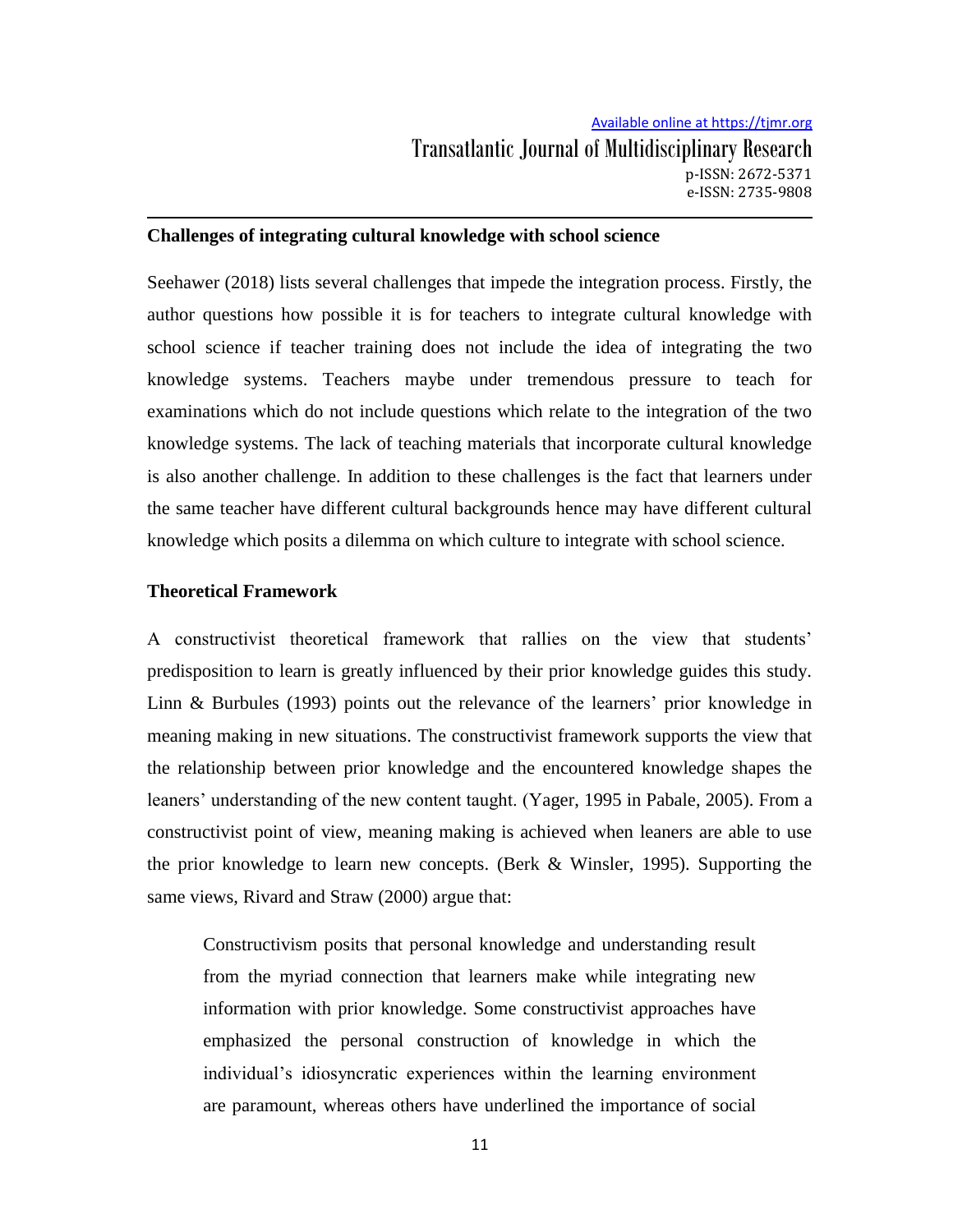processes in mediating cognition. Science education would benefit from a synthesis of these two perspectives. (p. 567-568)

This means that for learners to develop their cognitive abilities they should construct knowledge on their own and with others through socialisation using what they already know. This same view is posited by Driver, Asoko, Leach, Mortimer, and Scott (1994) who put it that for learning to take place the learner should make use of their prior knowledge since learning is an activity based on the principle of moving from known to unknown.

The constructivist framework has relevance to the present study as it seeks to consider and bring into the science teaching and learning the knowledge students bring from their interaction with the communities.

## **Methodology**

Elders from different cultural groups that included members from Nkayi representing the Ndebele people, Tsholotsho representing Abatwa people, Binga representing the Tonga people, Mberengwa representing the vaRemba, Plumtree representing the Kalanga people, Gwanda representing the AbeSuthu people, Lupane representing the Dombe people, Bubi representing the Xhosa people, Hwange representing the Nambian people and Beitbridge representing the Venda people were involved in this research. A number of tribes were represented so as to capture a wide cultural spectrum. These are the communities where the majority of the students in Bulawayo urban secondary schools came from. Purposive sampling was used to select ten (10) elderly participants who were over 60 years of age. These elders were chosen because of their experience and expertise in the cultural knowledge systems of the tribes they represented. Five Ordinary Level Combined Science teachers were randomly selected from five schools in Bulawayo to find out how they would integrate the cultural knowledge stated by the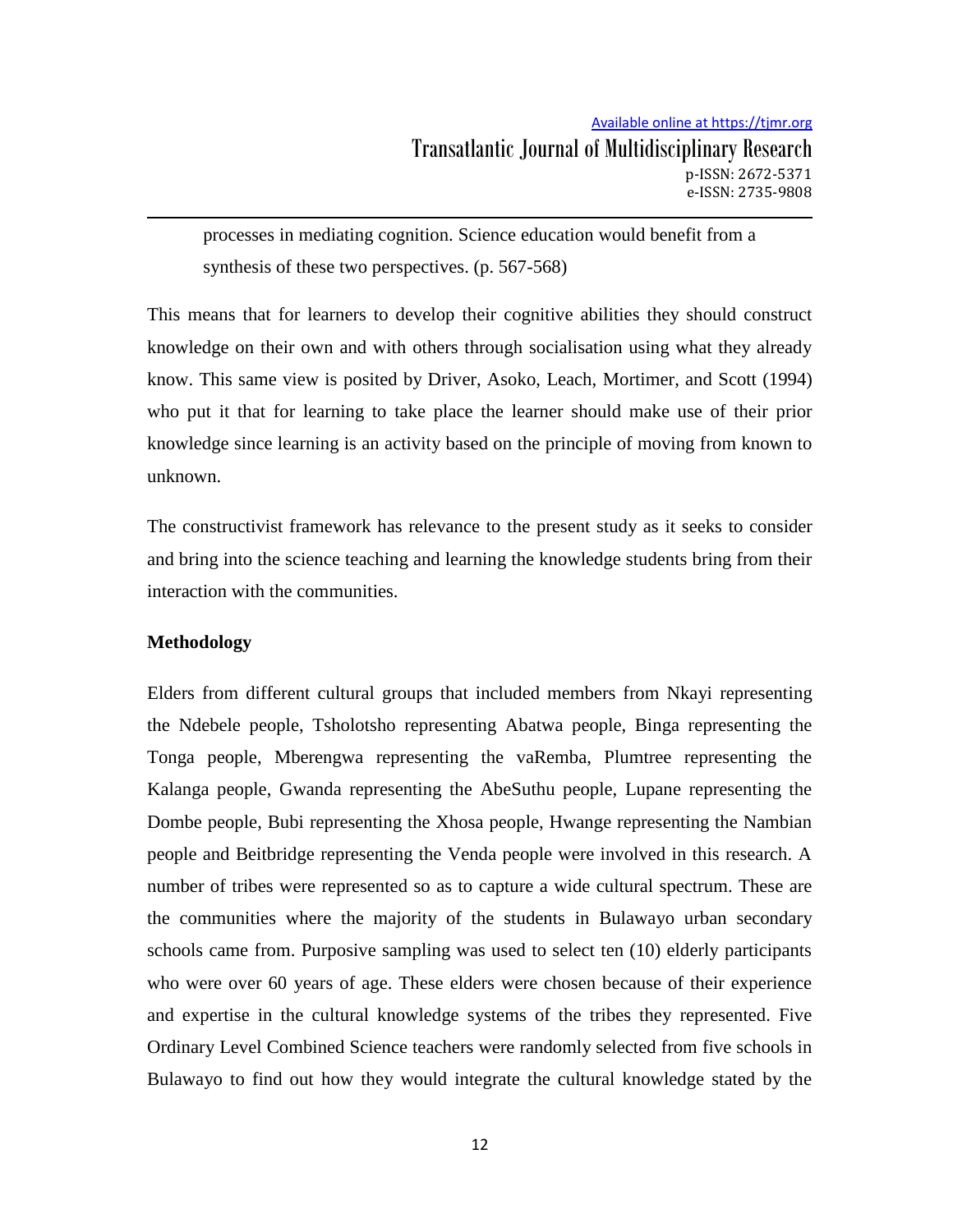elders with school science. Interview guides for elders and teachers were used to solicit information on the scientific knowledge communities held and how it might be integrated into school science. Their responses were recorded on tape and transcribed for analysis. For ethical reasons, pseudo names for the participants have been used. The focus of the research was on cultural technology, cultural metallurgy, cultural beer brewing, folklore and cultural practices and their relationship with school science concepts.

### **Results and discussions**

This section discusses some of the cultural knowledge held by communities as depicted by the elders. The section also explains how such cultural knowledge could be integrated in science lessons at Ordinary level. Examples of the school science concepts used in this paper are taken from sections of the Ordinary Level Combined Science syllabus in Zimbabwe to show how this integration could be done.

### **Cultural technology and school science**

Technological advances in indigenous communities are demonstrated in the constructions of huts by the different communities. The participants were asked about whether there were any special considerations when constructing huts. Mr. Lameck Mloyi, an elder, explained that huts are constructed using poles cut from trees, mud from anthills and grass for thatching. Their roofs are conical in shape. The walls of the huts are cylindrical in shape. The elder explained that the use of grass for thatching is because it is cooler during summer and during the day when the outside is hot and warmer in winter and at night when the outside is cold.

Mr. Sibanda, a science teacher, explained that when there are strong winds, round houses were not easily destroyed as the wind could go around the wall instead of exerting force onto rectangular or flat walls. Concepts such as force per unit area can be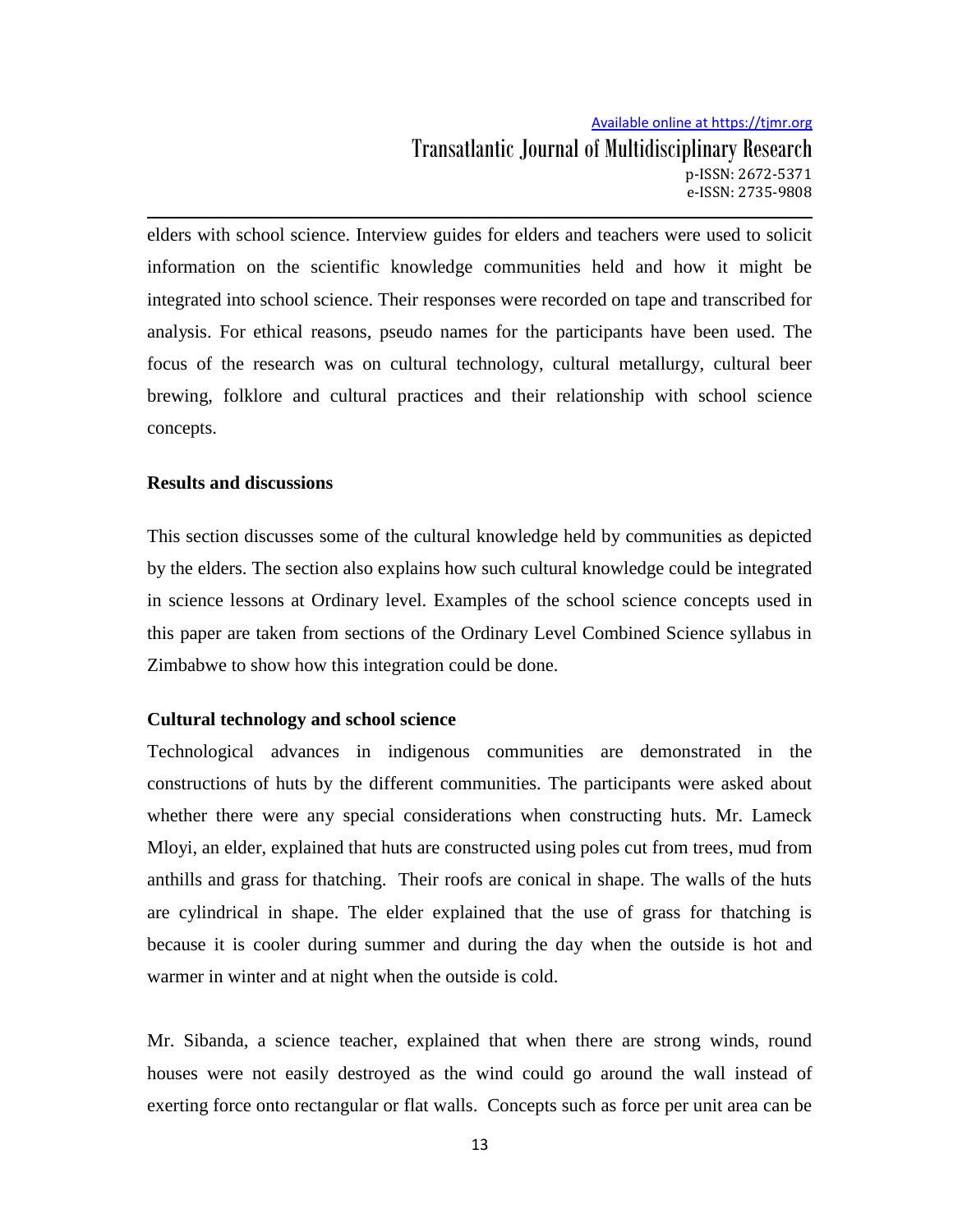learnt using this information. On the use of grass in thatching, he said the air trapped between the grass insulates the hut from the sun and retains the heat when it is cold. Learners can use this information to learn about heat transmission and insulation. The shapes on the hut such as circular floor, cylindrical wall, and conical roof, can be used to teach volume and area of 2D and 3D shapes which is part of the section on measurement in the school science syllabus. The calculated area and volumes can be used to further calculate the amount of space and oxygen in the huts to determine its adequacy for its occupants and purpose and the amount of material required to make the wall, the roof and circular floors. We believe that such an approach to science teaching would be both relevant and stimulating.

## **Cultural iron ore smelting and tool making and school science**

Elders Mr. Mzingeli Sibanda, Mr. Ntandoyabo Dube and Mr. Lameck Mloyi explained the making of tools by blacksmiths. A blast furnace made of thick walls from clay and stones is constructed. The furnace is used to make iron from the iron ore. At the top, the furnace has an opening used to feed the iron ore and charcoal. About midway it has blowing holes through which air is pumped into the furnace using bellows. At the bottom there are outlets through which slag is taken out as liquid. The hot bloom is collected through an opening in the furnace and trapped impurities are removed from the bloom by hammering it. After that it can then be shaped into desired shapes such as spears, axes etc. using a hammer. The formed object is cooled by putting it into cold water. Figure 1 below is a sketch diagram of the blast furnace drawn by the authors of this paper, from the verbal descriptions by the elders.

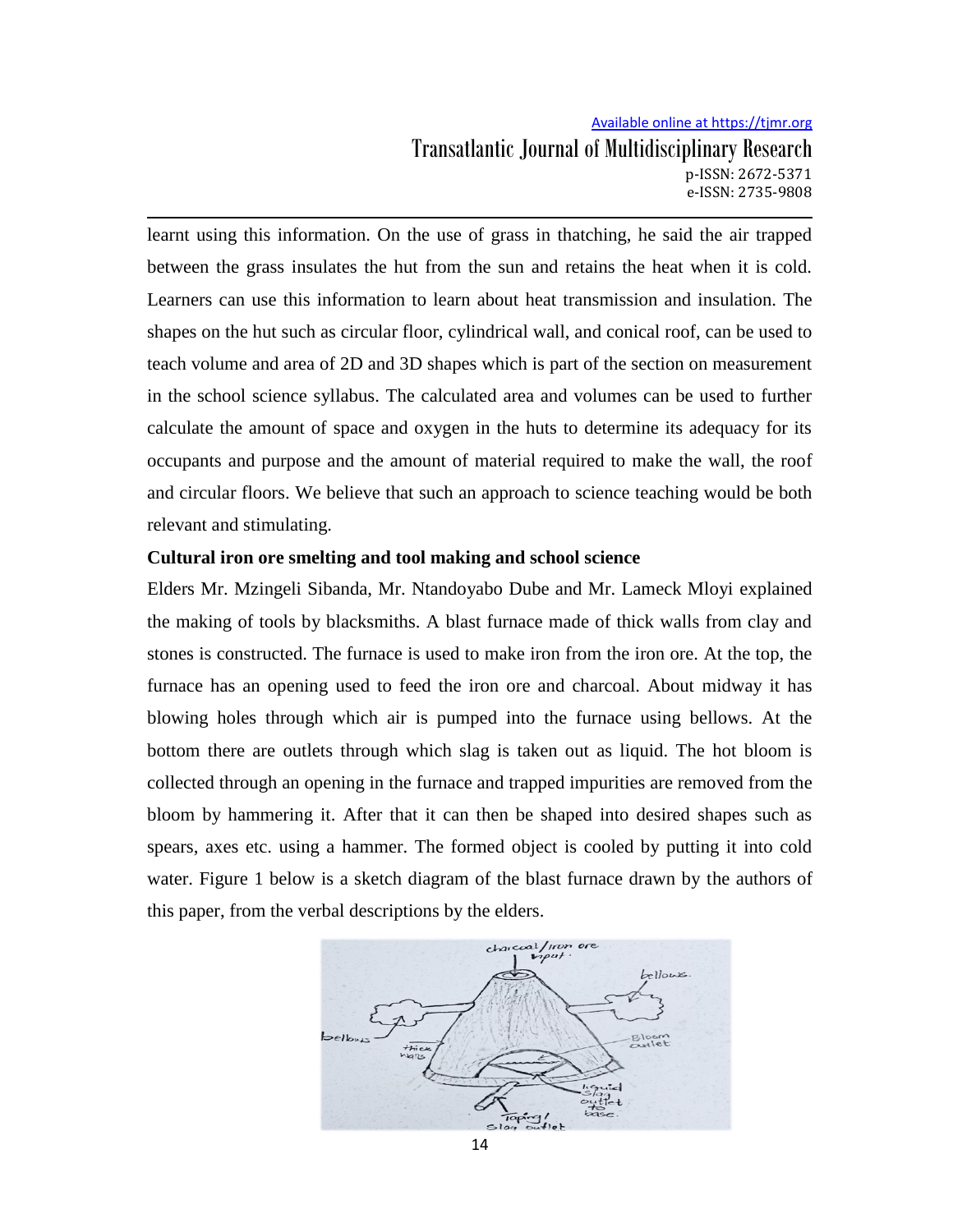Figure 1: Indigenous blast furnace: Authors' drawing from descriptions by elders

Explaining the scientific processes that take place in the furnace, Mr. Mandigora, a science teacher said, a mixture of fuel (charcoal) and iron ore is poured through the top of the furnace. The mixture is then burnt. Two reactions occur during this process: iron oxide is reduced to iron and liquid slag is formed. The process, results in carbon monoxide formation caused by oxygen (from the air) and carbon reaction. The carbon monoxide then reacts with oxygen atoms in the iron ore reducing it to metallic iron. High temperatures are achieved through pumping in air into the furnace through bellows connected to the furnace. Having roasted the ore into hematite – (Ferric oxide) through the formula 2FeO (OH)  $\rightarrow$  Fe<sub>2</sub>O<sub>3</sub>+ H<sub>2</sub>O, water is driven off by heat from the hydrated iron oxides.

The following are the oxidation-reduction reactions that take place in the furnace:

- 1.  $O_2 + 2C \rightarrow 2CO$
- 2. Fe<sub>2</sub>O<sub>3</sub> + CO  $\rightarrow$  2FeO + CO<sub>2</sub> and
- 3. Fe O + CO  $\rightarrow$  Fe + CO<sub>2</sub>

Another reaction that occurs in the furnace is the formation of slag from some iron oxide and other impurities. Slag is then separated from the metal through liquating slag which then drops to the base and channeled out through tapings. The bloom is then taken out hot and is hammered to remove slag that will be trapped in it. After slag removal, the bloom can then be used to make tools.

Asked about the relevance, to school science, of the knowledge about iron ore smelting and tool making that the elders had explained, Mr. Mandigora, made reference to oxidation and reduction, effect of heating substances, energy transfer, expansion and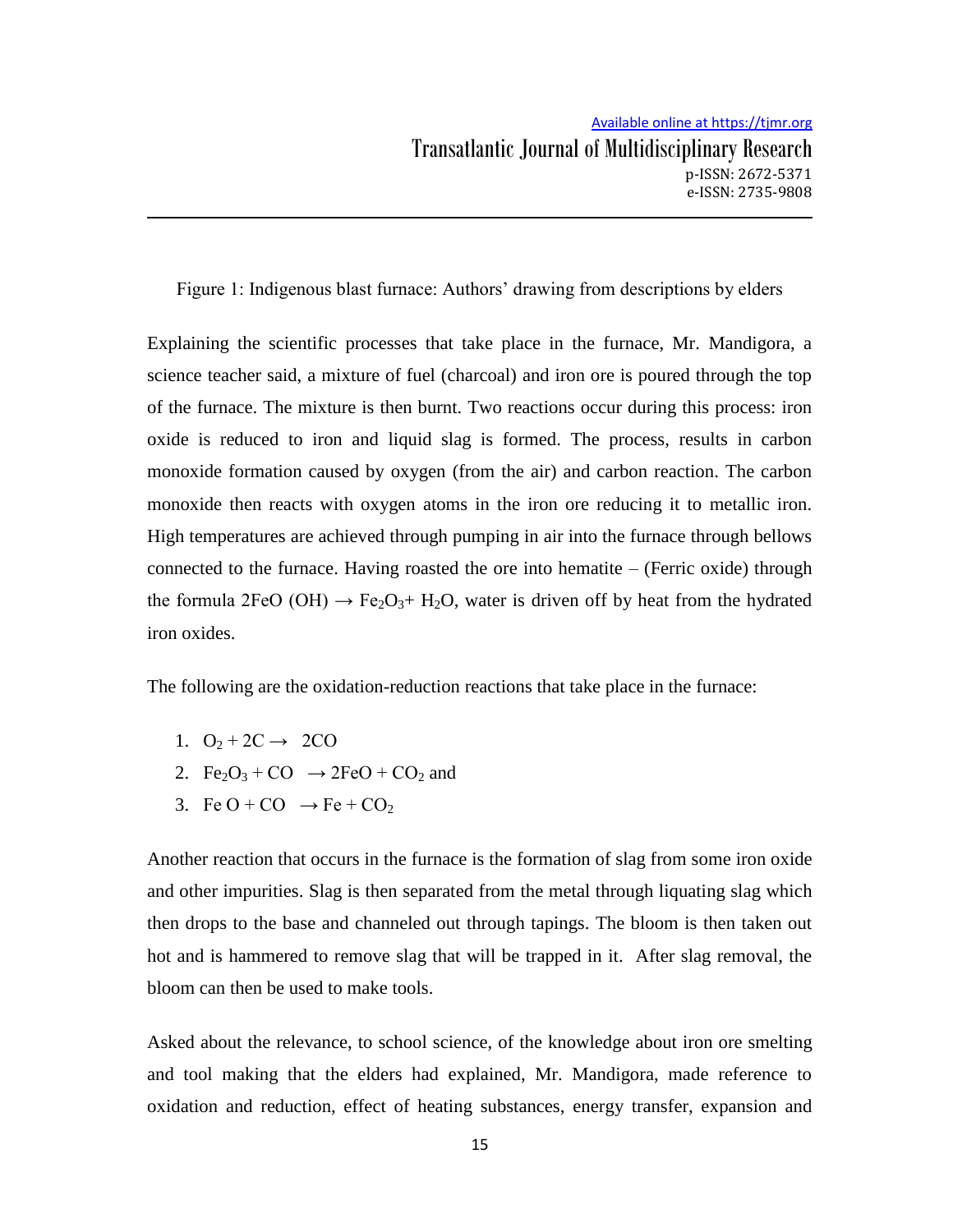contraction which are part of the Combined Science syllabus. The teacher said, after explaining and illustrating these processes, the teachers could then ask questions about *the importance of the structure of the furnace and the processes that take place in it.* The teachers can ask for example, *Why thick clay walls? What is the purpose of the charcoal, air, heating and cooling?*

The indigenous blast furnace can be constructed at the school and used to demonstrate the cultural process of iron smelting and tool making. Elders could be invited to the school to demonstrate the iron ore smelting process. The class could also make visits to communities to witness the iron ore smelting and tool making process being carried out by elders. The class could also visit iron ore smelting companies or factories and then compare the two methods in terms of similarities and differences. Again, we believe that such an approach to science teaching would be both relevant and stimulating.

### **Cultural beer brewing and school science**

The elders Ms. Sanele Pawula, Mr. Mailos Sibanda, and Mr. Thabani Nyoni explained the process of beer brewing as follows: Sorghum (*amabele*) is first socked in water and then put in closed sacks until it germinates (into *umthombo*). After germination is dried. The dried germinated sorghum is ground to make flour. This sorghum flour is mixed with maize flour and warm water is poured into a container with the mixture and homogeneously stirred using wooden log, cold water is then added. The mixture is left at ambient temperature overnight. On the  $4<sup>th</sup>$  day, the soured mixture is boiled for longer periods. After this boiling the mixture is left to cool down for two more days. On the  $6<sup>th</sup>$ day a bit of the mixture of sorghum flour, maize flour and water are added to the cooled mixture. The product is left to ferment for the next hours and on the  $7<sup>th</sup>$  day the mixture is sieved to separate beer and the chaff.

The science teachers were asked to explain the relevance of the beer making process to science teaching. Mr. Sibanda, a science teacher, said the knowledge is related to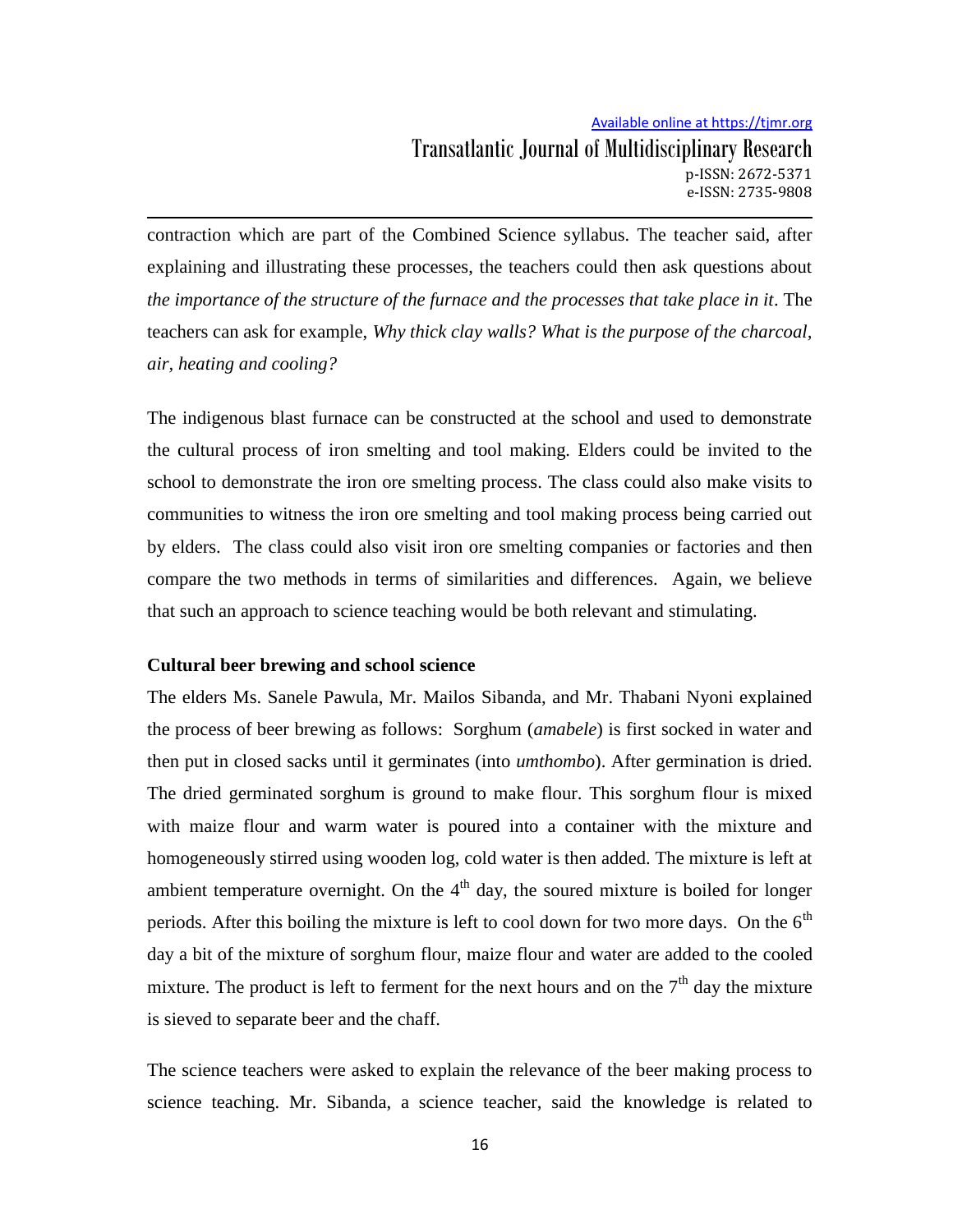conditions necessary for the germination of seeds, fermentation and separation of mixtures. He explained that the sorghum is soaked to initiate germination. Germination of the sorghum is done to promote the development of hydrolytic enzymes ( $\alpha$  and  $\beta$ ) needed for the degradation of starch and proteins, which means breaking down of starch and protein. Fermentable worts (sucrose:  $C_{12}H_{22}O_{11}$ ) are produced. This is achieved under certain temperatures hence the boiling and cooling. The fermentation process produces ethanol ( $C_2H_5OH$ ). The alcoholic fermentation equation is:

> $C_6H_{12}O_6 \rightarrow 2 C_2H_5OH + 2 CO_2.$ **GLUCOSE → 2 ETHANOL + 2 CARBON DIOXIDE**

#### **Folklore as cultural methods of teaching science**

In relation to pedagogy, the elders were asked how they taught their children at home. They pointed out that they use folklore, stories etc. Folklore can be defined as the old traditions, customs, beliefs and stories of a community that are passed on in a spoken form through generations (Moyo & Ramirez, 2017). A story about a phenomenon is narrated in an interesting manner such that children will always remember the story and will be able to retell it over and over.

The science teachers were asked how it was possible that people remember a lot of what happened and was said during their early socialisation years but forget what they were taught in school only recently. Mr. Mandigora, a science teacher, said that the answer lies, at least in part, in the way the two teachings were or are done. Culturally, people are taught in ways that are difficult to forget. School science teaching could benefit if it borrowed from cultural pedagogical methods. For example, using legends, myths or folktales that describe or explains a natural phenomenon is one such way of cultural teaching. Culturally responsive teaching would make use of these methods of teaching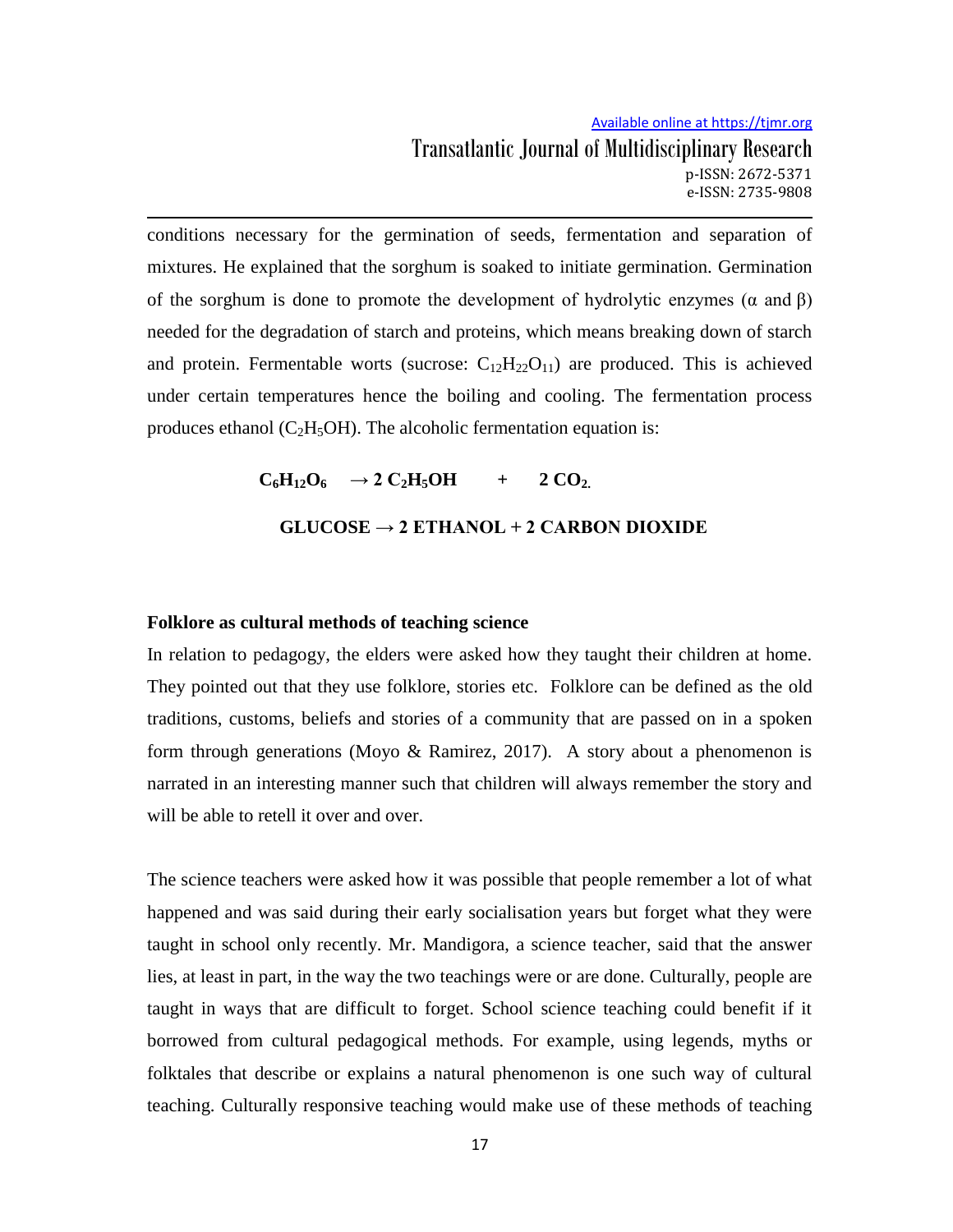and then compare the myth or legend with how scientists describe or explain the same phenomenon. Asked to give an example of such folklore used culturally which could be of relevance to science teaching, the teacher said:

*'*Culturally, lightning is a hen that lays its eggs in one place. The hen then comes back either to lay more eggs or to check its eggs. In school science learners are taught that certain places are prone to lightning i.e. some places are struck by lightning again and again. These two ideas can easily be linked. It would be unfair and unreasonable to ask: Have you ever seen those eggs? because it can also be asked: Have you ever seen those electric charges?'

Such tales about natural phenomena are of importance for their motivational and captivating value more than for their factual accuracy.

### **Cultural practices and school science**

#### **Separating mixtures**

Elders were asked how they separate substances traditionally. Several examples of separation of mixtures were explained. One example cited was the separation of small grain such as rapoko or sorghum and chaff. The elders Mr. Lameck Mloyi and Mr. Thabani Nyoni explained that "*amabele ayeliwa, umoya uyaphephetha amahlanga lotshani*' meaning that chaff is removed through winnowing. Some examples included sieving of beer. The science teachers were asked the relevance of the cultural ways of separating substances to science teaching. Mr. Sibanda explained that these would serve as examples in the teaching of the *separation of mixtures* in the Combined Science syllabus. He explained that school science teaches the separation of many different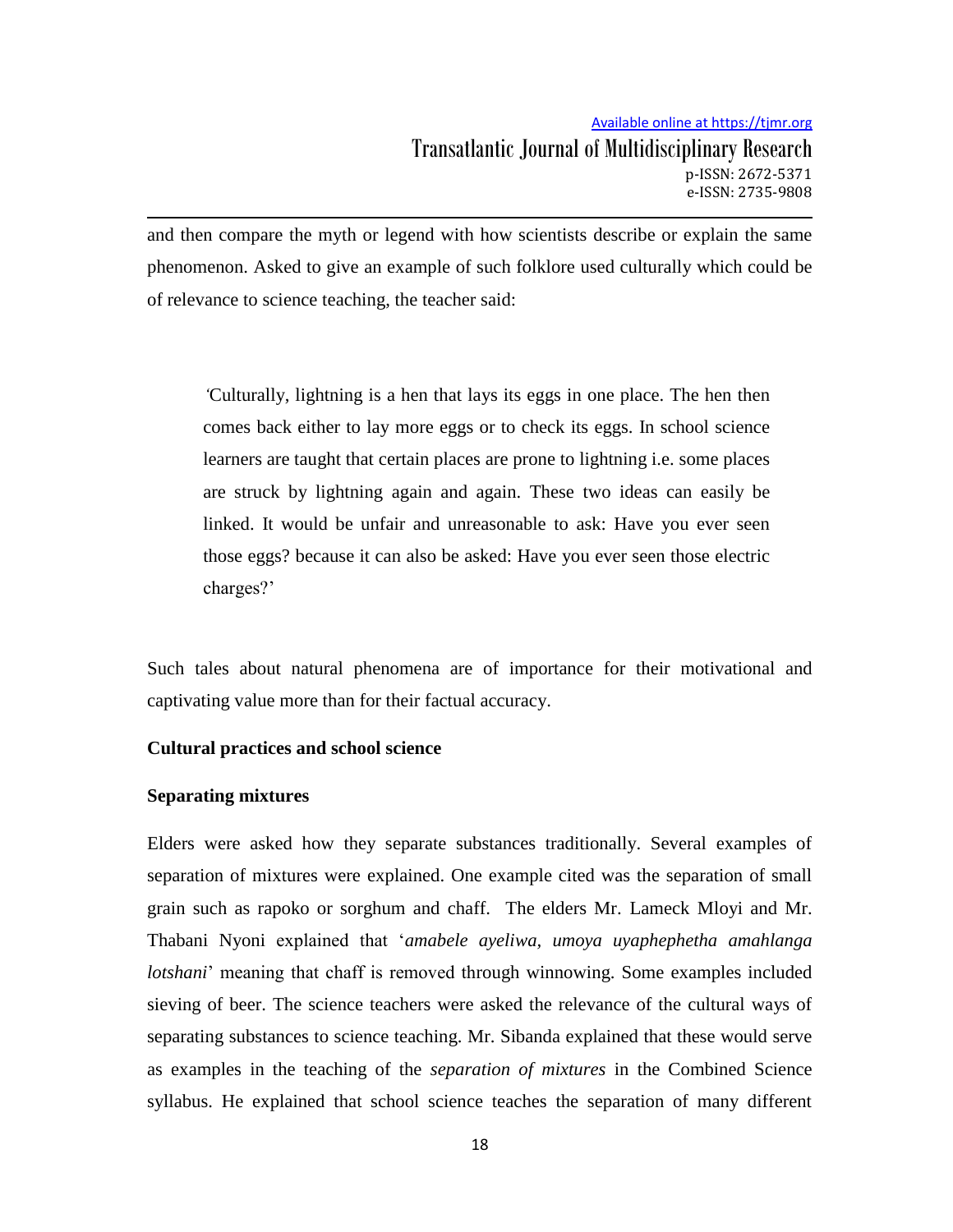substances through a variety of methods such as the use of magnets, filtration, evaporation, distillation, and fractional distillation*.* The substances used to illustrate these methods, such as Sulphur and iron filings, are often taken from the science laboratory. The many different mixtures separated daily in the learners" home environments are not referred to. The separation of maize seeds from nuts by hand when eating a mixture of the two; the separation of grain from chaff through winnowing; the use of sieves to separate chaff from beer, cow dung from milk; the separation of salt from soil to get salt from the earth using filtration and evaporation; the brewing of *kachasu* and *tototo* (highly intoxicating liquor) through distillation should be included in the science curriculum. This way, learners would link home and school and find relevance in what they learn in science lessons.

The teacher alluded that it would be remote and meaningless if, for example, a teacher in a remote rural area in Zimbabwe teaches about *Fractional distillation of liquid air.* The students have problems in visualising liquid air and worse still, distilling it and the teacher cannot help much since he/she too does not have any relevant experience of the phenomenon at all. This is not to say that fractional distillation of liquid air and such alien concepts, should not be taught in science lessons, because while science lessons must be based on the cultural perspectives of the learners there must be an extension of that cultural heritage.

### **Conclusions and Recommendations**

The research found that communities have significant cultural scientific knowledge and teachers were able to explain how that cultural knowledge could be used in school science lessons.

The authors recommend the following:

A wide scale research and documentation of cultural knowledge held by communities be carried out in Zimbabwe.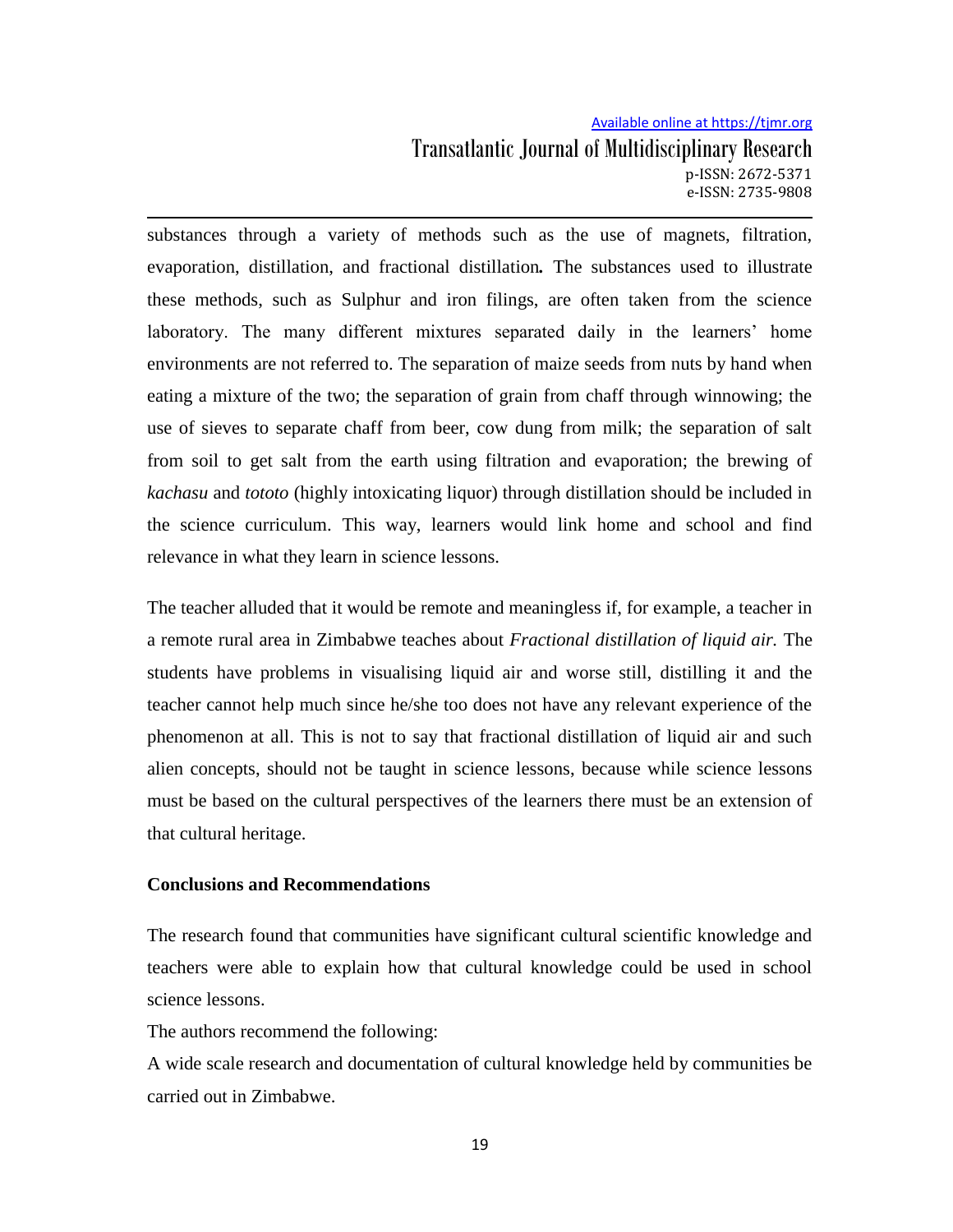Available online at https://tjmr.org

That curriculum design takes a bottom-up approach as opposed to the top-down approach since the knowledge is embedded in the communities that originate it. Communities should inform curriculum development.

Community elders be engaged as resource persons on issues to do with cultural knowledge in science teaching.

Community visits be organized so that learners are exposed to cultural knowledge that are available in different communities.

Other researchers could investigate how different explanations of the same phenomena given by different worldviews can be reconciled in a science lesson. They could also investigate whether integration really results in better school science education.

### **References**

- Aikenhead, G. (1997). Toward a first nations cross-cultural science and technology curriculum. *Science Education,* 81, 217-238.
- Ayodele, O. (2009). Defining science from multicultural and universal perspective: A review of research and implications for science education in Africa. *Journal of College teaching and learning*, 6(5), 57-71.
- Berk, L., & Winsler, A. (1995). *Scaffolding children's learning: Vygotsky and early childhood education.* Washington: National Association for the Education of young children.
- Bullivant, B.M. (1981). *Race, ethnicity and curriculum*. South Melbourne: Macmillan.
- Cobern, W.W., & Loving, C.C. (2000). Defining "Science" in a Multicultural World: Implications for Science education. *Science Education*, 85, 50-67.
- Davis, E. A. & Linn, M. C. (2000). Scaffolding students' knowledge integration: Prompts for reflection on KIE. *International Journal of Science Education,*  22(8), 819-837.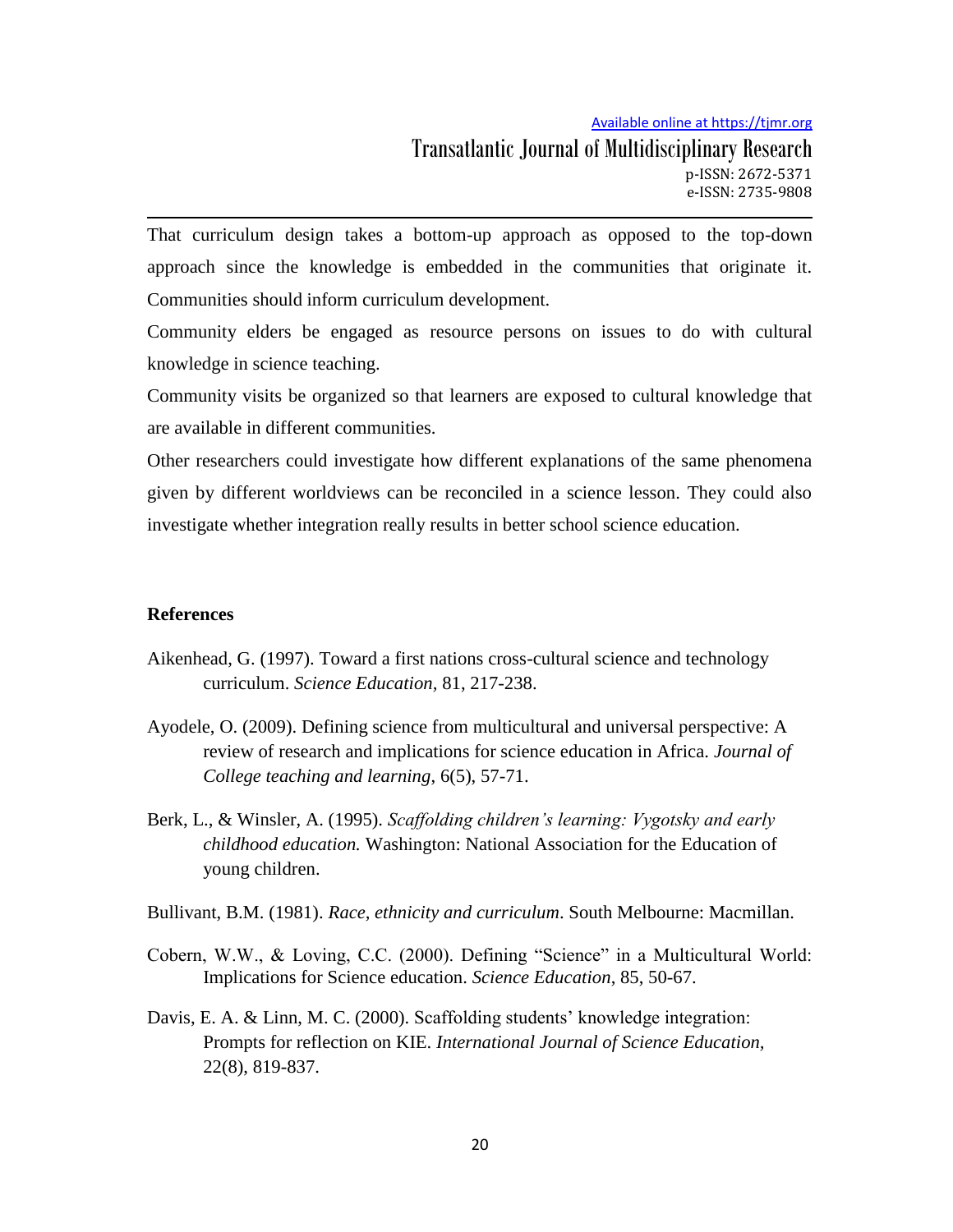- Driver, R., Asoko, H., Leach, J., Mortimer, E., & Scott, P. (1994). Constructing scientific knowledge in the classroom. *Educational researcher,* 23(7), 5-12.
- Fanon, F. (1982). *The wretched of the earth.* Harmondsworth: Penguin Books Ltd.
- Garlake, P. (1982). *Life at Great Zimbabwe.* Gweru: Mambo Press.
- Gwekwerere, Y.N., Mushayikwa, E., and Manokore, V. (2013). Empowering teachers to become change agents through the Science Education In-service Teacher Training Project in Zimbabwe. *Canadian and International Education,* 42(2), 1- 17
- Kawagley, A. O., Norris-Tull, D., & Norris-Tull, R. A. (1998). The indigenous worldview of Yupiac culture: Its scientific nature and relevance to the practice and teaching of science. *Journal of Research in Science Teaching*, 35(2), 133– 144.
- Khupe, C. (2014). Cultural knowledge and school science: Possibilities for integration (Unpublished doctoral dissertation). University of the Witwatersrand, South Africa.
- Linn, M.C., & Burbules, N. C. (1993). Construction of knowledge and group learning. In K. Tobin (Ed), The practice of constructivism in science education. Washington, DC: American Association for the Advancement of Sciences (AAAS), 91-119.
- Mapara, J. (2009). Indigenous Knowledge Systems in Zimbabwe: Juxtaposing Post-Colonial Theory. *The Journal of Pan African Studies*, 3(1), 139-155.
- Matsika, C. (2012). *Traditional African education: Its significance to current education practices with special reference to Zimbabwe*, Mambo Press: Gweru.
- Mazzocchi, F. (2006) Western science and traditional knowledge: Despite their variations, different forms of knowledge can learn from each other. **<http://www.ncbi.nlm.nih.gov/pmc/articles/PMC/1479546>**.
- Moyo, P. V. (2012). The relative impact of an argumentation-based instructional intervention programme on Grade 10 learners' conceptions of lightning and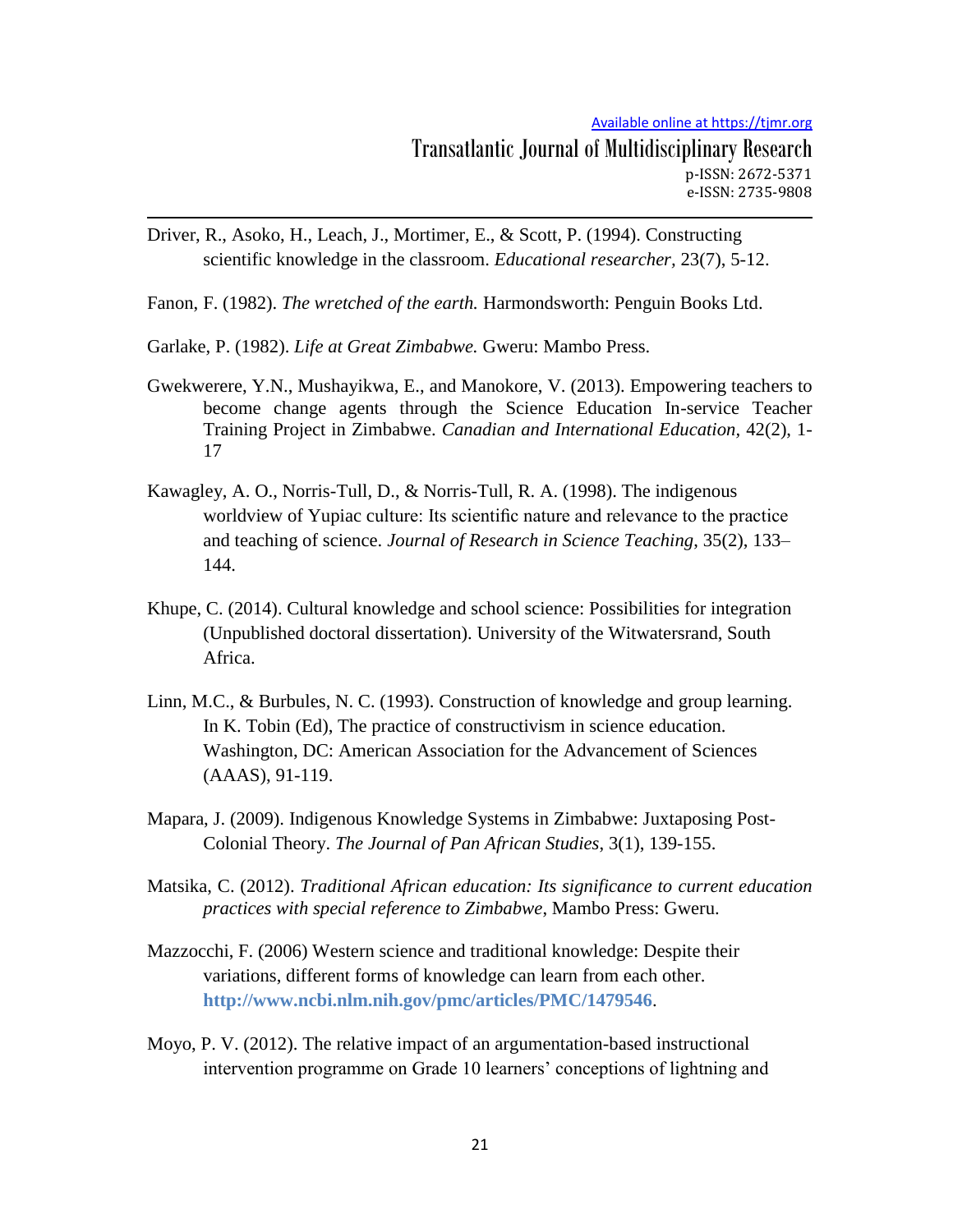Available online at https://tjmr.org

thunder. An unpublished PhD thesis submitted to the University of the Western Cape.

- Moyo, P. V., & Ramirez, I (2017). Inclusion through Multicultural Science Education. *The International Journal of Humanities and Social Studies. 6(11), 326 - 331*
- Msimanga, A., & Shizha, E. (2014). Indigenous knowledge and science education in South Africa. What messages from the curriculum? In E. Shizha (Ed), R*emapping Africa in the global space: Propositions for change* (137-150). Rotterdam, Netherlands: Sense.
- Mushayikwa, E., & Ogunniyi, M. (2011). Modeling the integration of IKS into the teaching and learning of science. *19th Conference of the Southern Association of Research in Science, Mathematics and Technology Education,* North West University, South Africa. pp. 408-425.
- Mutasa, N. M. (1990). Nhume yaMambo. Gweru: Mambo Press
- Nge"tich, K. A. (1995). Towards integration of indigenous and western science and technology in Africa: The role of education.  $8<sup>th</sup>$  IOSTE Symposium, 4, 155, Edmonton, Alberta, Canada.
- Ogunniyi, M. B. (1988). Adapting Western Science to Traditional African Culture. *International Journal of Science Education*, 10, 1-10.
- Ogunniyi, M. B. (2007b). Teachers' stances and practical arguments regarding a science-Indigenous knowledge curriculum: Section 2 [Abstract]. *International Journal of Science Education, 29*(10), 1189-1207.
- Ogunniyi, M. (2011). Exploring science educators" cosmological worldviews through the binoculars of an argumentation framework. *South African Journal of Higher Education, 25*(3), 542–553.
- Olugbemiro J. J., & Aikenhead G. S. (1999): Transcending cultural borders: Implications for science teaching. *Journal for science & technology Education*, 1999, 17(1), 45-66.